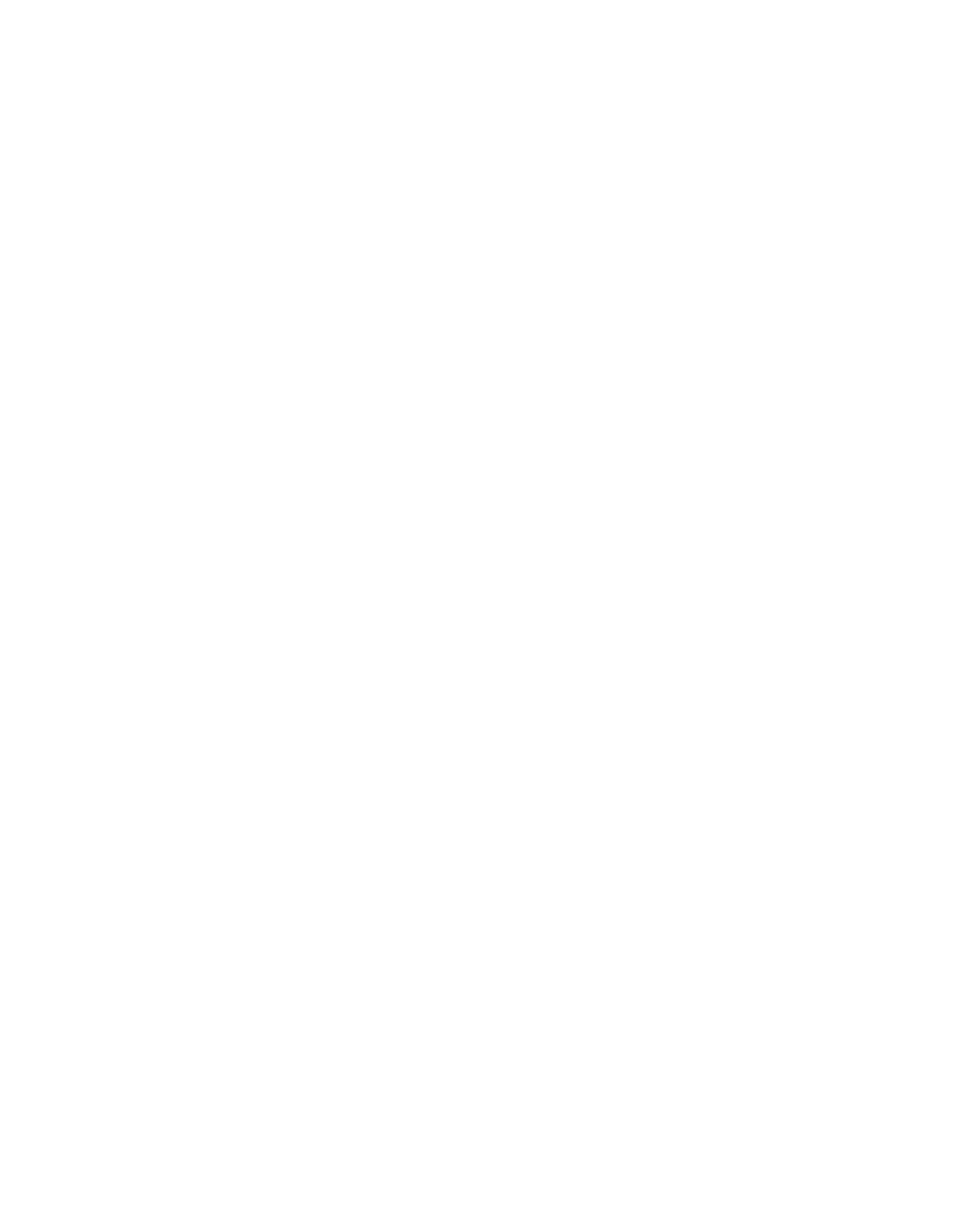#### <span id="page-2-0"></span>Table of Contents

#### **Contents**

| 2015-2016 School Year - School System of Origin for Georgia Special Needs Scholarship       |
|---------------------------------------------------------------------------------------------|
| Map: 2015-2016 School Year - School Systems where Georgia Special Needs Scholarship Private |
|                                                                                             |
| 2015-2016 School Year - GSNS Average Tuition Costs by Private School Providers  19          |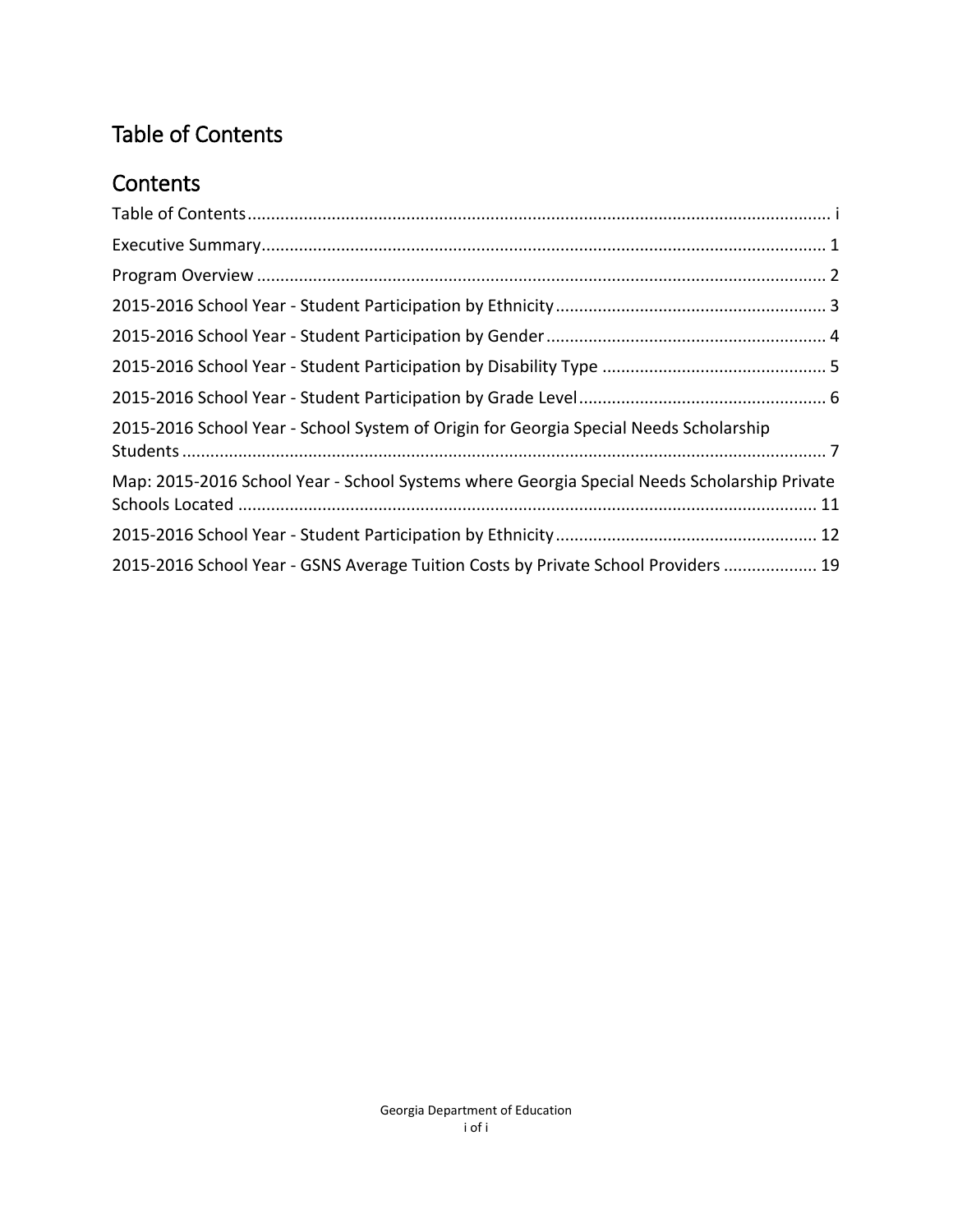#### <span id="page-3-0"></span>Executive Summary

Senate Bill 10 as signed into law on May 18, 2007, created the Georgia Special Needs Scholarship (GSNS) Program which allows parents of eligible special needs students to transfer their children to another public school, public school system, state school, or approved participating private school. On July 1, 2013, OCGA § 20-2-2114 was amended to authorize the State Board of Education to waive the prior school year requirement on a case-by-case basis for specific medical needs of a student upon the request of a parent or guardian. On July 1, 2015, OCGA § 20-2-2114 was further amended so that prior year enrollment in a Georgia public school requirement shall not apply if the student's parent is an active duty military service member stationed in Georgia within the previous year.

This report represents the results for the 2015-2016 school year as required by O.C.G.A. § 20-2- 2118, which stipulates that the Governor's Office of Student Achievement, in conjunction with the Georgia Department of Education (GaDOE) shall provide the General Assembly with a report regarding the scholarship program for the previous fiscal year. This was the ninth school year the GSNS Program was administered.

#### **2015-2016 Program Highlights**

- Number of participating private schools increased from 245 to 260 private schools.
	- → 17 was the average number of students enrolled in each private school.
	- **→ 0-176** was the range of students enrolled in each private school.
	- **25** participating private schools did not enroll any students under the GSNS Program.
- Total student participation in the program increased from the previous school year by **511**  with **4,154** students enrolled in private schools.
- **2,846** students continued their participation in the program from the previous school year.
- Of the **4,154** students enrolled:
	- **32%** Female, **68%** Male.
	- **34.79%** Black, **56.45%** White, and **8.76**% Asian/Hispanic/Native American/Multi-Racial.
	- **30.3%** had a disability type of Specific Learning Disability.
	- **→ 27.9%** had a disability type of Other Health Impairment.
	- **\$23,495,631** was paid in fiscal year **2016** for scholarships to students.
	- **\$5,656** was the average annual scholarship amount for students.
	- **\$1,000 - \$53,000** was the range of tuition of private schools participating in the GSNS Program.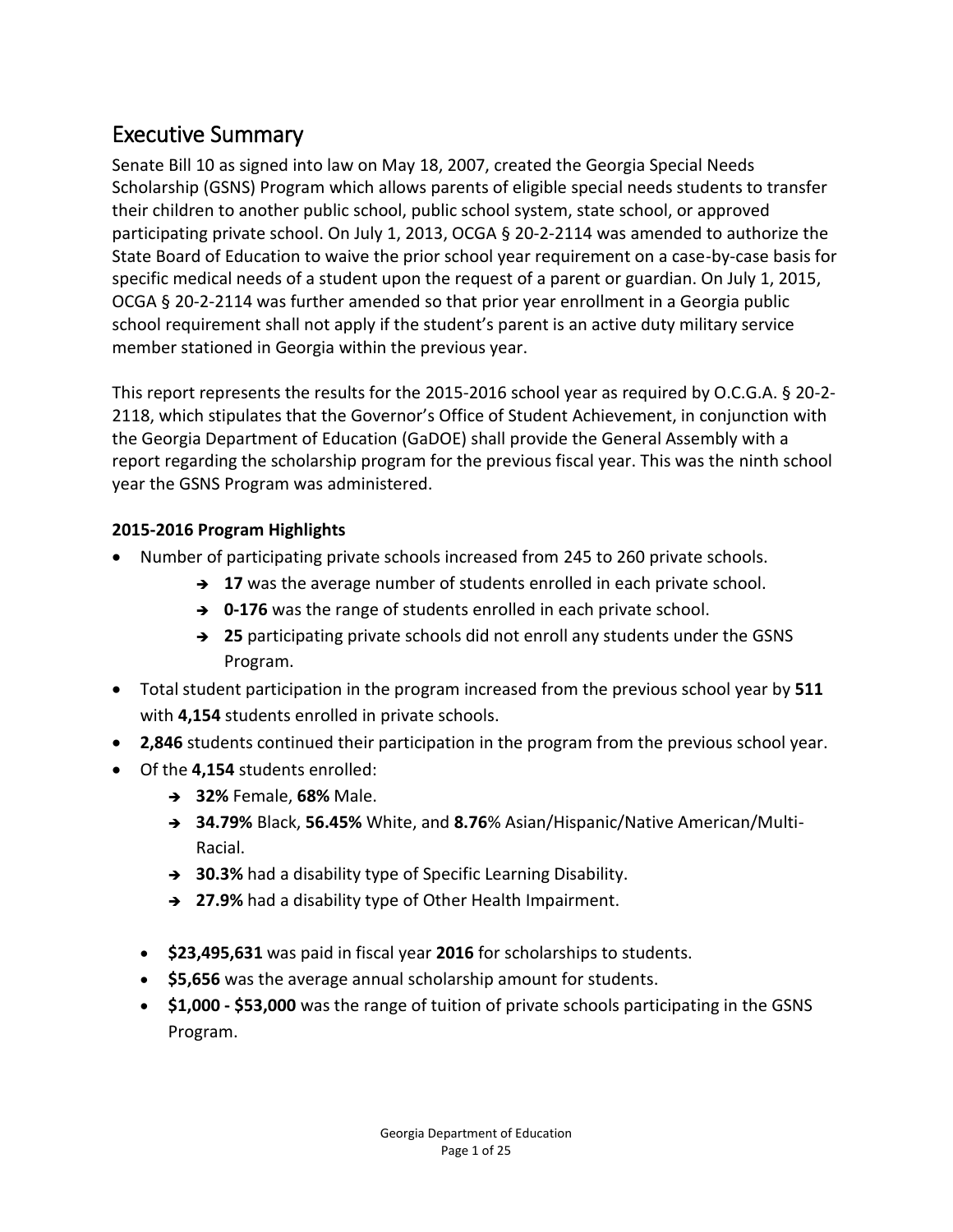### <span id="page-4-0"></span>Program Overview **–**

#### **2015-2016 Georgia Special Needs Scholarship Program**

| <b>Program Information</b>                                      | Count              |
|-----------------------------------------------------------------|--------------------|
| Total number of students receiving scholarships at start of the | 4,154              |
| 2015-2016 school year.                                          |                    |
| Total number of new private schools submitting an application   | 16                 |
| for participation in the 2015-2016 school year.                 |                    |
| Number of new private schools participating in the GSNS         | 15                 |
| Program for the 2015-2016 school year.                          |                    |
| Number of private schools returning from 2015-2016 school       | 245                |
| year.                                                           |                    |
| Total number of private school participating in GSNS for 2015-  | 260                |
| 2016 school year.                                               |                    |
| Total number of private schools with enrolled GSNS students.    | 235                |
| Highest enrollment in a single school.                          | 177                |
| Range of student enrollment in participating private schools.   | $1 - 177$          |
| Average number of scholarship students per school.              | 18                 |
| Georgia public school systems impacted by scholarship student   | 128                |
| withdrawals.                                                    |                    |
| Range for number of students withdrawing from a Georgia         | $1 - 524$          |
| public school system to use the scholarship at an authorized    |                    |
| private school.                                                 |                    |
|                                                                 |                    |
| <b>Financial Information</b>                                    | <b>Amounts</b>     |
| Total scholarship payments statewide for FY16.                  | \$23,495,631       |
| Range of annual scholarship amounts for GSNS students.          | \$580 - \$14,519   |
| Average annual scholarship amount.                              | \$5,656            |
| Average tuition amount of participating private schools         | \$13,382           |
| Range of tuition amounts of participating private schools.      | \$1,000 - \$53,000 |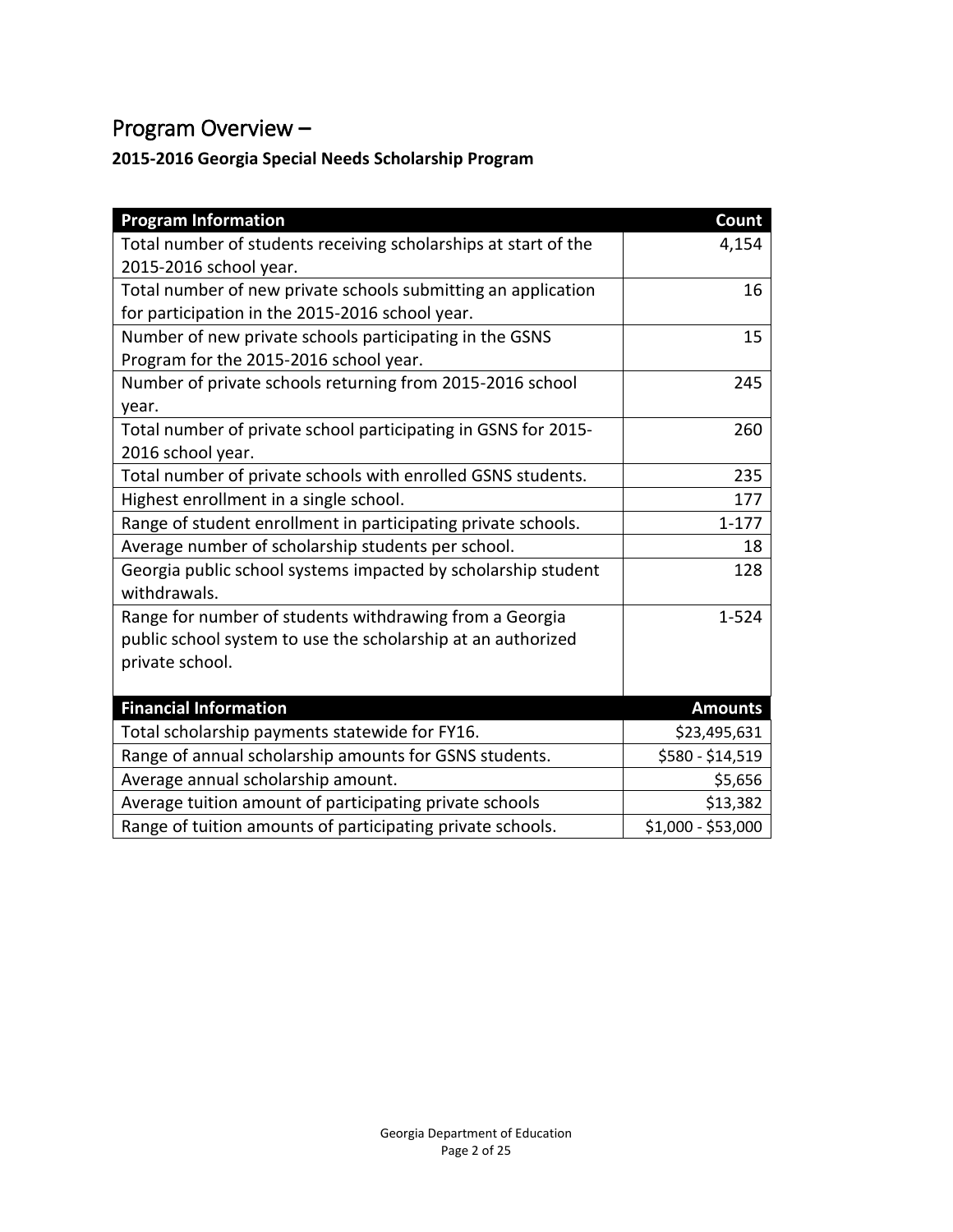#### <span id="page-5-0"></span>2015-2016 School Year- Student Participation by Ethnicity

| Race/            | Asian  | <b>Black</b> | <b>Hispanic</b> | Indian | Multi- | <b>Pacific</b>  | White   | Not              | <b>Total</b> |
|------------------|--------|--------------|-----------------|--------|--------|-----------------|---------|------------------|--------------|
| <b>Ethnicity</b> |        |              |                 |        | racial | <b>Islander</b> |         | <b>Available</b> |              |
| <b>GSNS</b>      | 6      | 1,445        | 144             | 13     | 114    | 56              | 2,345   | 31               | 4,154        |
| <b>Students</b>  |        |              |                 |        |        |                 |         |                  |              |
| GA               | 66,453 | 648.747      | 256.080         | 3,453  | 59,390 | 1,967           | 721.121 | 0                | 1,757,211    |
| Students*        |        |              |                 |        |        |                 |         |                  |              |
| <b>GSNS</b>      | 0.14%  | 34.79%       | 3.47%           | 0.31%  | 2.74%  | 1.35%           | 56.45%  | 0.75%            | 100%         |
| Percentage       |        |              |                 |        |        |                 |         |                  |              |
| GA               | 3.78%  | 36.92%       | 14.57%          | 0.20%  | 3.38%  | 0.11%           | 41.04%  | 0.0%             | 100%         |
| Percentage       |        |              |                 |        |        |                 |         |                  |              |

\*Enrollment from first FTE count of 2015-2016 school year.

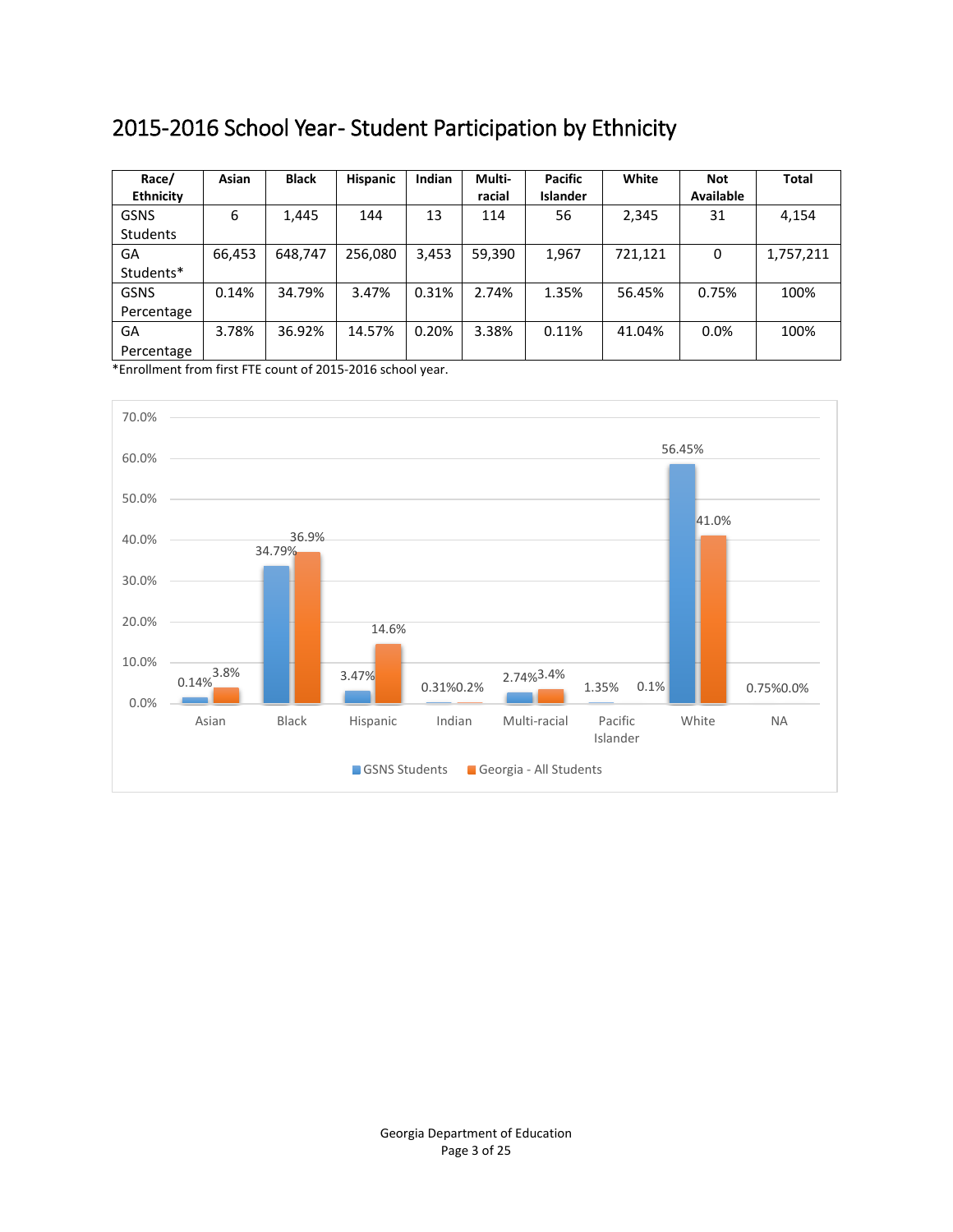#### <span id="page-6-0"></span>2015-2016 School Year- Student Participation by Gender

|                      | Female  | <b>Male</b> | Total     |
|----------------------|---------|-------------|-----------|
| <b>GSNS Students</b> | 1,335   | 2,819       | 4,154     |
| GA Students*         | 857,764 | 899,447     | 1,757,211 |
| <b>GSNS</b>          | 32.1%   | 67.9%       | 100%      |
| Percentage           |         |             |           |
| GA                   | 48.8%   | 51.2%       | 100%      |
| Percentage           |         |             |           |

\*Enrollment from first FTE count of 2015-2016 school year.

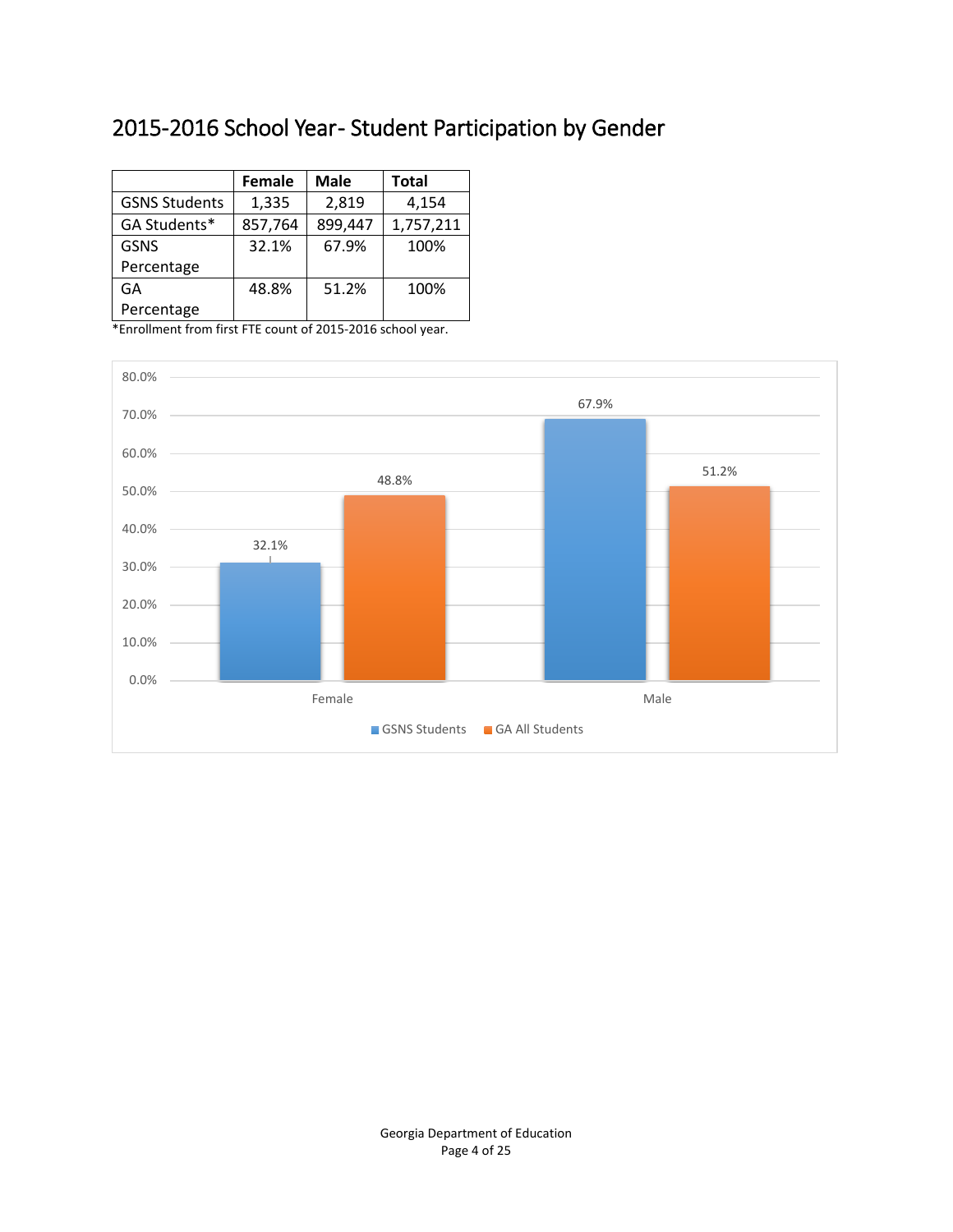#### <span id="page-7-0"></span>2015-2016 School Year- Student Participation by Disability Type

| <b>Primary Area of Exceptionality</b> | <b>Number</b> | Percent |
|---------------------------------------|---------------|---------|
| Autism                                | 526           | 12.66%  |
| <b>Blind</b>                          | 1             | 0.02%   |
| Deaf                                  | 5             | 0.12%   |
| Emotional/Behavioral Disorder         | 223           | 5.37%   |
| <b>Hearing Impairment</b>             | 23            | 0.55%   |
| Mild Intellectual Disability          | 132           | 3.18%   |
| Moderate Intellectual Disability      | 45            | 1.08%   |
| Not Available                         | 12            | 0.29%   |
| Orthopedic Impairment                 | 17            | 0.41%   |
| Other Health Impairment               | 1,157         | 27.85%  |
| Profound Intellectual Disability      | 1             | 0.02%   |
| Severe Intellectual Disability        | 7             | 0.17%   |
| Significant Development Delay         | 395           | 9.51%   |
| Specific Learning disability          | 1,258         | 30.28%  |
| Speech/Language Impairment            | 341           | 8.21%   |
| Traumatic Brain Injury                | 4             | 0.10%   |
| Visual Impairment                     | 7             | 0.17%   |
| <b>Grand Total</b>                    | 4,154         | 100.00% |



Georgia Department of Education Page 5 of 25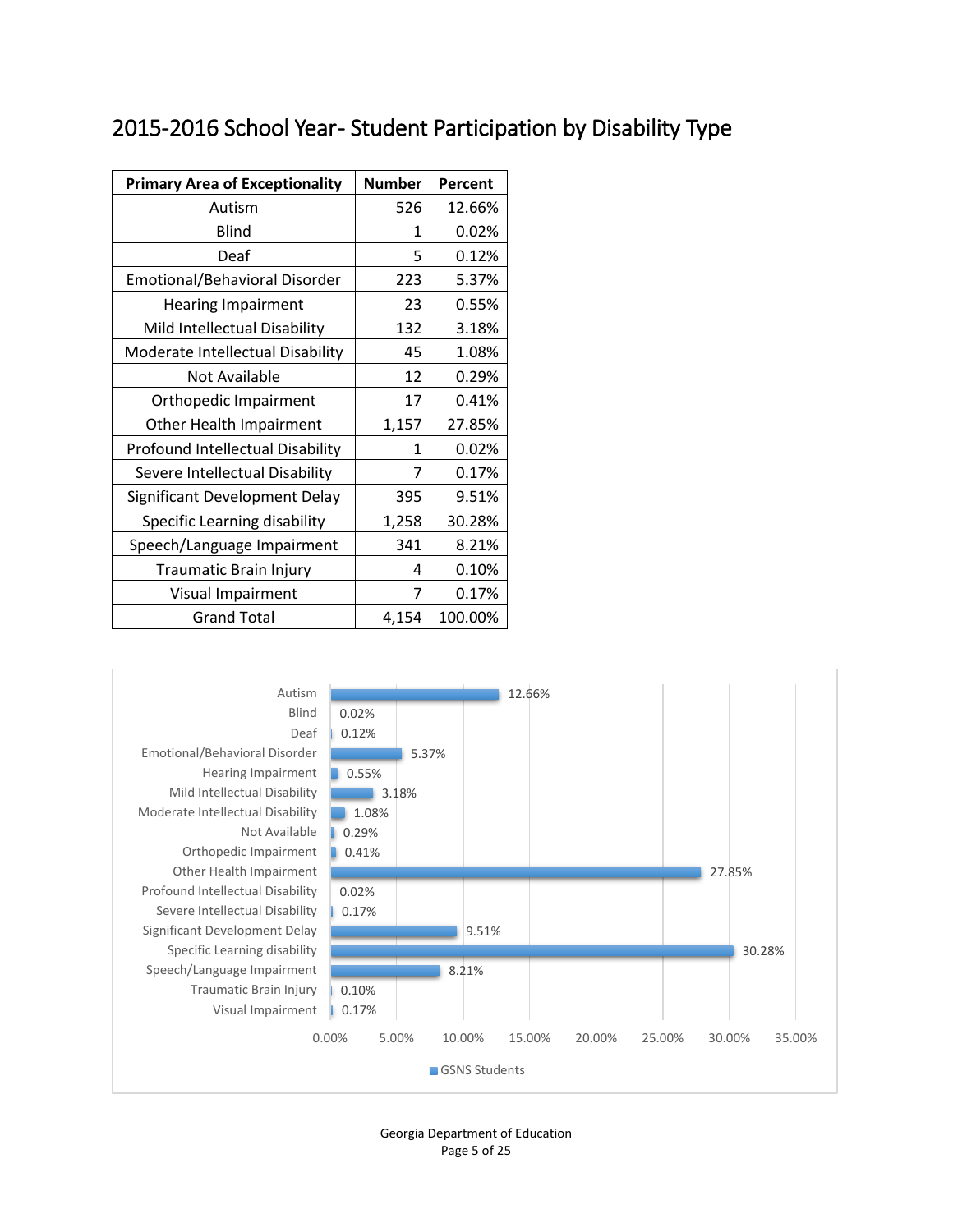#### <span id="page-8-0"></span>2015-2016 School Year- Student Participation by Grade Level

| <b>Grade Level</b> | <b>Number</b> | Percent |
|--------------------|---------------|---------|
| Elementary         | 876           | 21%     |
| Middle             | 1,353         | 33%     |
| High               | 1,925         | 46%     |
| Total              | 4,154         | 100%    |

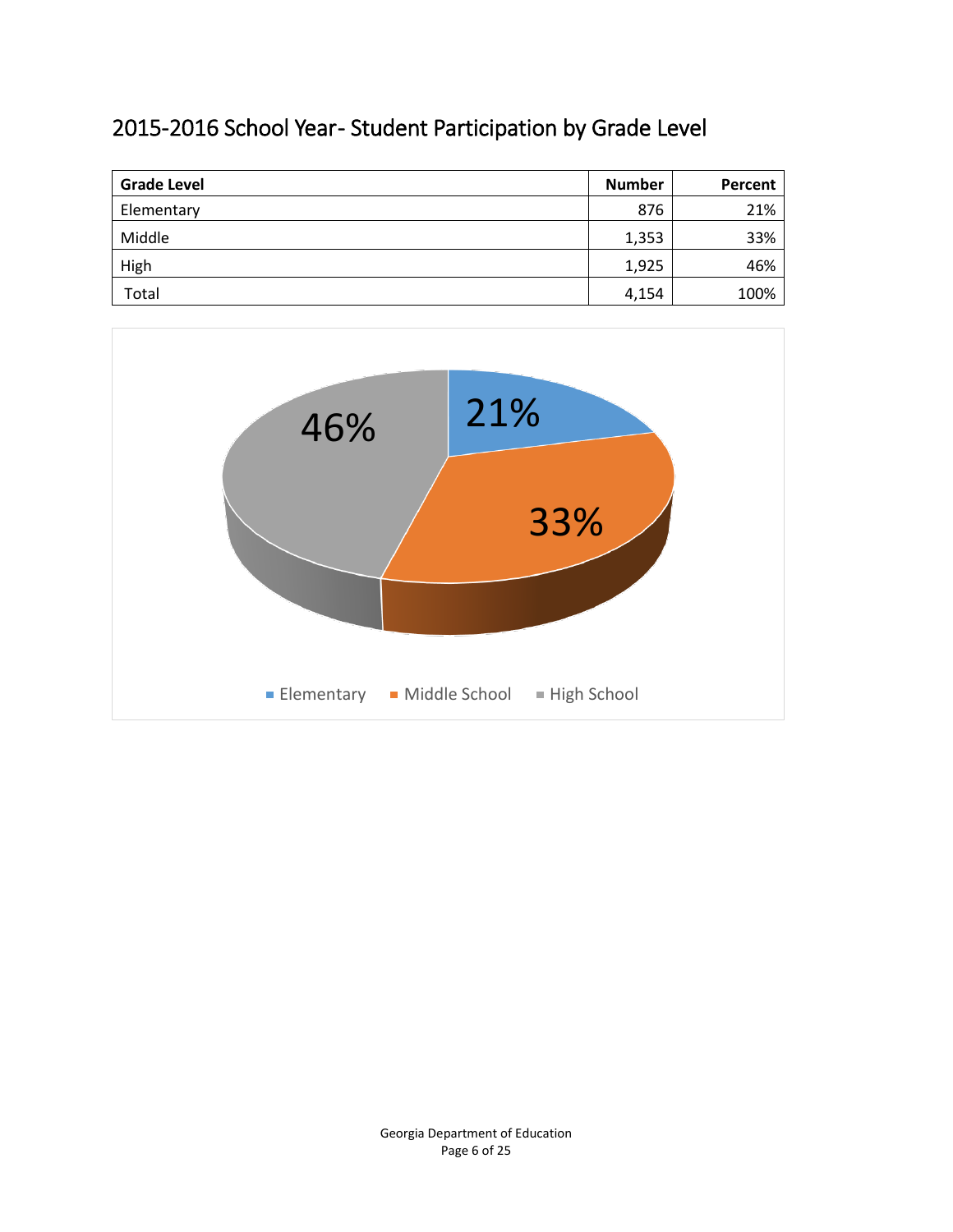### <span id="page-9-0"></span>2015-2016 School Year- School System of Origin for Georgia Special Needs Scholarship Students

| <b>School System</b>          | <b>Number of Students</b> | <b>Percentage of Students</b>   |  |
|-------------------------------|---------------------------|---------------------------------|--|
|                               |                           | <b>Enrolled in GSNS Program</b> |  |
| <b>Atlanta Public Schools</b> | 270                       | 6.50%                           |  |
| <b>Baldwin County</b>         | 12                        | 0.29%                           |  |
| <b>Banks County</b>           | $\mathbf{1}$              | 0.02%                           |  |
| <b>Barrow County</b>          | 14                        | 0.34%                           |  |
| <b>Bartow County</b>          | 8                         | 0.19%                           |  |
| <b>Ben Hill County</b>        | 20                        | 0.48%                           |  |
| <b>Bibb County</b>            | 44                        | 1.06%                           |  |
| <b>Bleckley County</b>        | 1                         | 0.02%                           |  |
| <b>Brantley County</b>        | 7                         | 0.17%                           |  |
| <b>Bryan County</b>           | 8                         | 0.19%                           |  |
| <b>Bulloch County</b>         | 3                         | 0.07%                           |  |
| <b>Butts County</b>           | 13                        | 0.31%                           |  |
| Calhoun City                  | 1                         | 0.02%                           |  |
| Camden County                 | 28                        | 0.67%                           |  |
| <b>Carroll County</b>         | 8                         | 0.19%                           |  |
| <b>Carrollton City</b>        | 2                         | 0.05%                           |  |
| <b>Cartersville City</b>      | $\overline{4}$            | 0.10%                           |  |
| Chatham County                | 262                       | 6.31%                           |  |
| Chattooga County              | 1                         | 0.02%                           |  |
| Cherokee County               | 82                        | 1.97%                           |  |
| <b>Clarke County</b>          | 12                        | 0.29%                           |  |
| Clayton County                | 94                        | 2.26%                           |  |
| Cobb County                   | 524                       | 12.61%                          |  |
| Coffee County                 | 1                         | 0.02%                           |  |
| Columbia County               | 28                        | 0.67%                           |  |
| Coweta County                 | 64                        | 1.54%                           |  |
| <b>Crawford County</b>        | 6                         | 0.14%                           |  |
| <b>Dalton City</b>            | 5                         | 0.12%                           |  |
| Dawson County                 | 4                         | 0.10%                           |  |
| Decatur City                  | 19                        | 0.46%                           |  |
| DeKalb County                 | 457                       | 11.00%                          |  |
| Dodge County                  | $\overline{2}$            | 0.05%                           |  |
| Dougherty County              | $\overline{4}$            | 0.10%                           |  |
| Douglas County                | 71                        | 1.71%                           |  |
| <b>Effingham County</b>       | 10                        | 0.24%                           |  |
| <b>Elbert County</b>          | 10                        | 0.24%                           |  |
| <b>Evans County</b>           | $\mathbf{1}$              | 0.02%                           |  |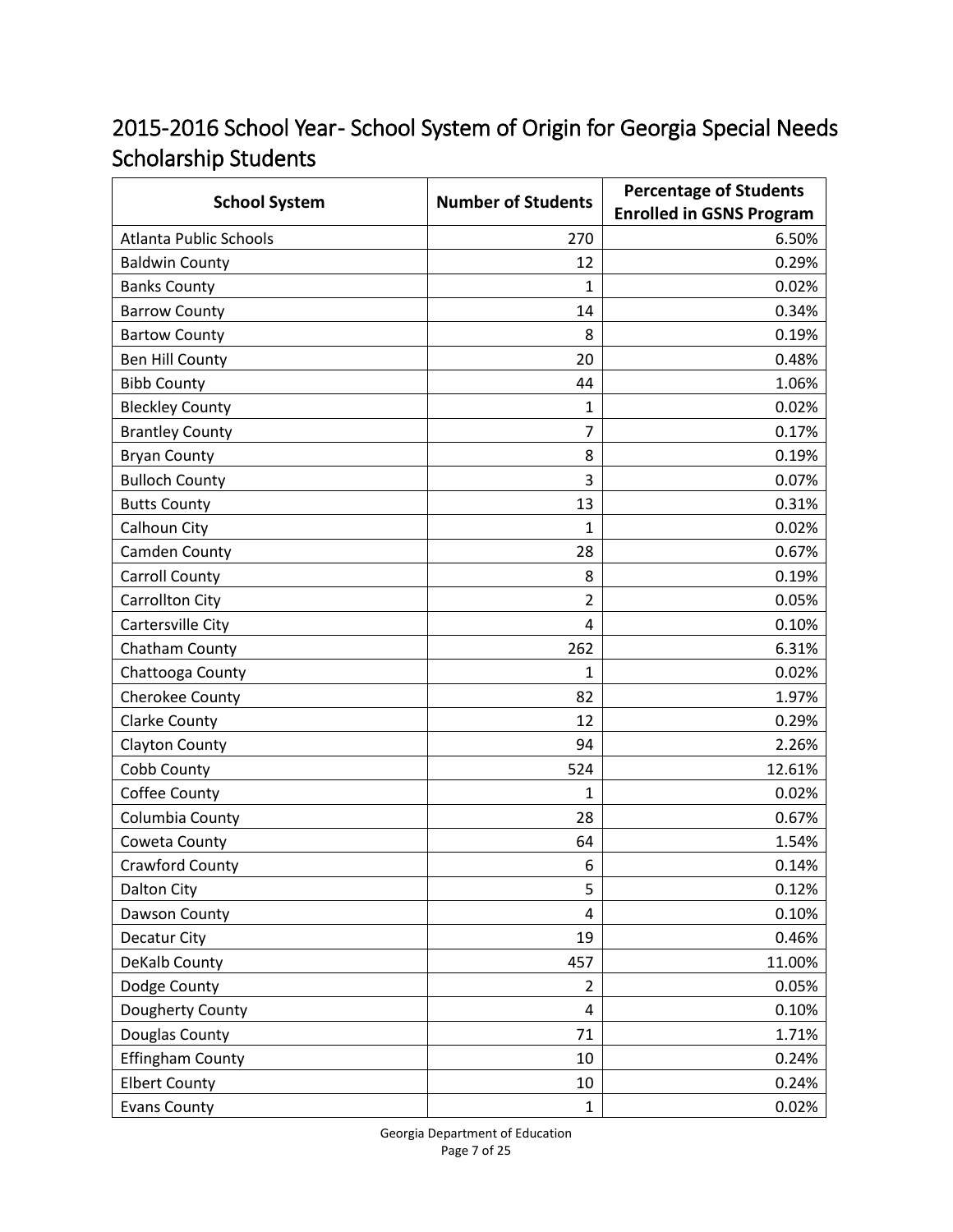|                         | <b>Percentage of Students</b> |                                 |
|-------------------------|-------------------------------|---------------------------------|
| <b>School System</b>    | <b>Number of Students</b>     | <b>Enrolled in GSNS Program</b> |
| <b>Fannin County</b>    | 5                             | 0.12%                           |
| <b>Fayette County</b>   | 116                           | 2.79%                           |
| <b>Floyd County</b>     | 10                            | 0.24%                           |
| Forsyth County          | 136                           | 3.27%                           |
| Franklin County         | 10                            | 0.24%                           |
| <b>Fulton County</b>    | 496                           | 11.94%                          |
| Gainesville City        | 6                             | 0.14%                           |
| <b>Gilmer County</b>    | 1                             | 0.02%                           |
| <b>Glascock County</b>  | 1                             | 0.02%                           |
| <b>Glynn County</b>     | 27                            | 0.65%                           |
| <b>Gordon County</b>    | 3                             | 0.07%                           |
| <b>Gwinnett County</b>  | 271                           | 6.52%                           |
| <b>Habersham County</b> | 7                             | 0.17%                           |
| <b>Hall County</b>      | 15                            | 0.36%                           |
| <b>Hancock County</b>   | 1                             | 0.02%                           |
| <b>Harris County</b>    | 9                             | 0.22%                           |
| <b>Hart County</b>      | 24                            | 0.58%                           |
| <b>Henry County</b>     | 169                           | 4.07%                           |
| <b>Houston County</b>   | 6                             | 0.14%                           |
| <b>Irwin County</b>     | 4                             | 0.10%                           |
| Jackson County          | 12                            | 0.29%                           |
| Jasper County           | 4                             | 0.10%                           |
| Jefferson City          | 1                             | 0.02%                           |
| Jones County            | 3                             | 0.07%                           |
| Lamar County            | 5                             | 0.12%                           |
| Lee County              | 3                             | 0.07%                           |
| <b>Liberty County</b>   | 3                             | 0.07%                           |
| Lowndes County          | 1                             | 0.02%                           |
| Lumpkin County          | $\overline{2}$                | 0.05%                           |
| <b>Macon County</b>     | $\overline{2}$                | 0.05%                           |
| <b>Madison County</b>   | 8                             | 0.19%                           |
| Marietta City           | 11                            | 0.26%                           |
| <b>McDuffie County</b>  | $\overline{2}$                | 0.05%                           |
| <b>McIntosh County</b>  | $\overline{2}$                | 0.05%                           |
| Meriwether County       | 16                            | 0.39%                           |
| <b>Mitchell County</b>  | 1                             | 0.02%                           |
| Monroe County           | $\overline{2}$                | 0.05%                           |
| Montgomery County       | $\mathbf{1}$                  | 0.02%                           |
| Morgan County           | $\mathbf{1}$                  | 0.02%                           |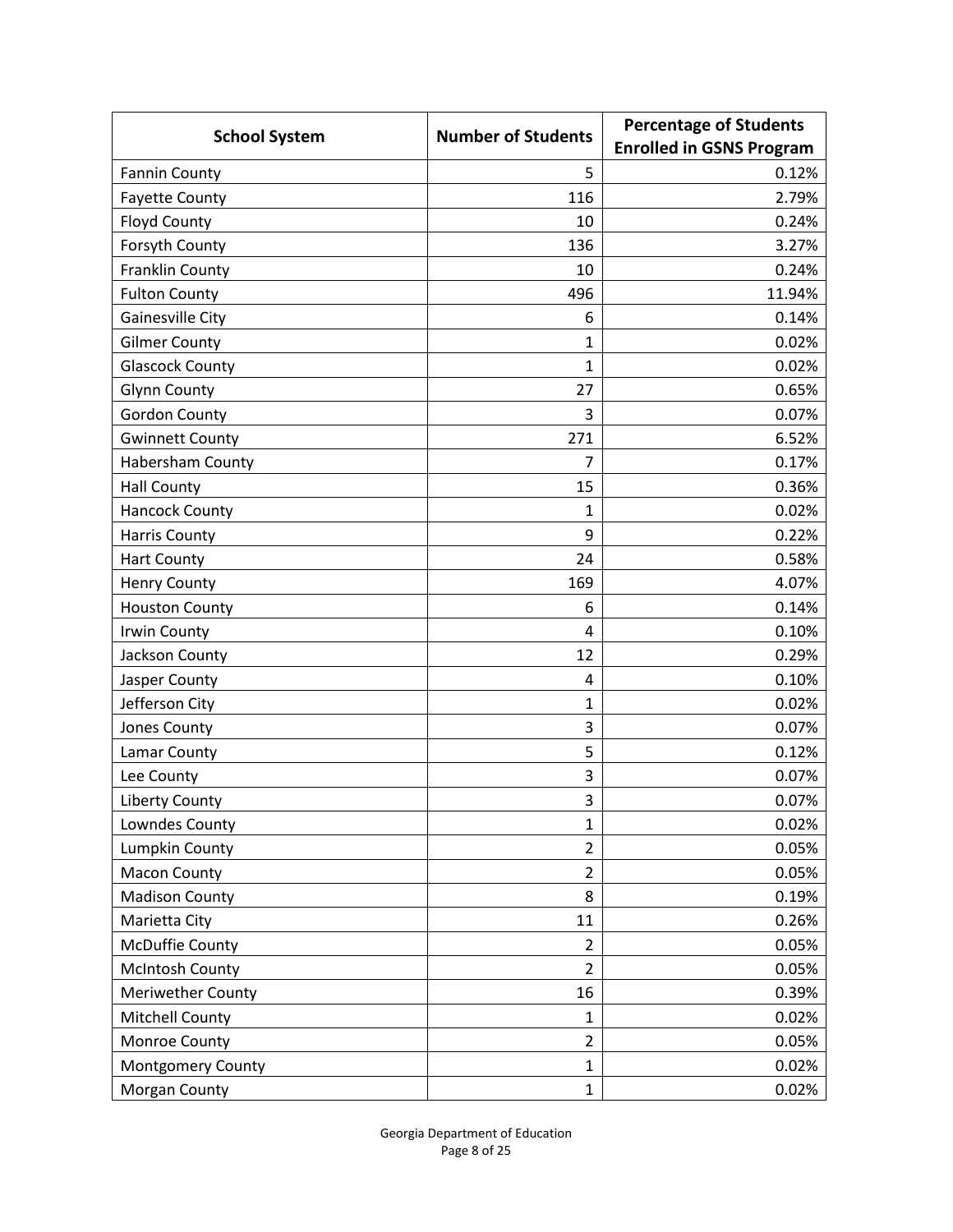|                                                   | <b>Number of Students</b> | <b>Percentage of Students</b>   |  |
|---------------------------------------------------|---------------------------|---------------------------------|--|
| <b>School System</b>                              |                           | <b>Enrolled in GSNS Program</b> |  |
| <b>Murray County</b>                              | 2                         | 0.05%                           |  |
| Muscogee County                                   | 38                        | 0.91%                           |  |
| <b>Newton County</b>                              | 102                       | 2.46%                           |  |
| <b>Oconee County</b>                              | 6                         | 0.14%                           |  |
| Oglethorpe County                                 | 3                         | 0.07%                           |  |
| <b>Paulding County</b>                            | 56                        | 1.35%                           |  |
| Peach County                                      | 10                        | 0.24%                           |  |
| <b>Pickens County</b>                             | 3                         | 0.07%                           |  |
| Pierce County                                     | 3                         | 0.07%                           |  |
| Pike County                                       | 10                        | 0.24%                           |  |
| Polk County                                       | 2                         | 0.05%                           |  |
| Pulaski County                                    | 4                         | 0.10%                           |  |
| <b>Putnam County</b>                              | 3                         | 0.07%                           |  |
| <b>Richmond County</b>                            | 23                        | 0.55%                           |  |
| <b>Rockdale County</b>                            | 20                        | 0.48%                           |  |
| Rome City                                         | 1                         | 0.02%                           |  |
| <b>Screven County</b>                             | $\mathbf{1}$              | 0.02%                           |  |
| Social Circle City                                | $\overline{2}$            | 0.05%                           |  |
| <b>Spalding County</b>                            | 71                        | 1.71%                           |  |
| State Charter Schools II-Atlanta Heights          |                           |                                 |  |
| <b>Charter School</b>                             | 1                         | 0.02%                           |  |
| State Charter Schools II-Coweta Charter           |                           |                                 |  |
| Academy                                           | 2                         | 0.05%                           |  |
| State Charter Schools II-Fulton Leadership        |                           |                                 |  |
| Academy                                           | 2                         | 0.05%                           |  |
| State Charter Schools II-Ivy Preparatory          |                           |                                 |  |
| Academy At Gwinnett Inc.                          | 1                         | 0.02%                           |  |
| State Charter Schools-Cherokee Charter<br>Academy | 4                         | 0.10%                           |  |
| State Charter Schools-Georgia                     |                           |                                 |  |
| <b>Connections Academy</b>                        | 9                         | 0.22%                           |  |
| State Charter Schools-Georgia Cyber               |                           |                                 |  |
| Academy                                           | 35                        | 0.84%                           |  |
| <b>State Charter Schools-Heritage</b>             |                           |                                 |  |
| Preparatory Academy School                        | 1                         | 0.02%                           |  |
| <b>State Charter Schools-Ivy Preparatory</b>      |                           |                                 |  |
| Young Men's Leadership Academy Inc.               | 6                         | 0.14%                           |  |
| State Charter Schools-Odyssey School              | 66                        | 1.59%                           |  |
| State Charter Schools-Scholars Academy            |                           |                                 |  |
| <b>Charter School</b>                             | 1                         | 0.02%                           |  |
| State Charter Schools-Utopian Academy             |                           |                                 |  |
| for the Arts Charter School                       | 1                         | 0.02%                           |  |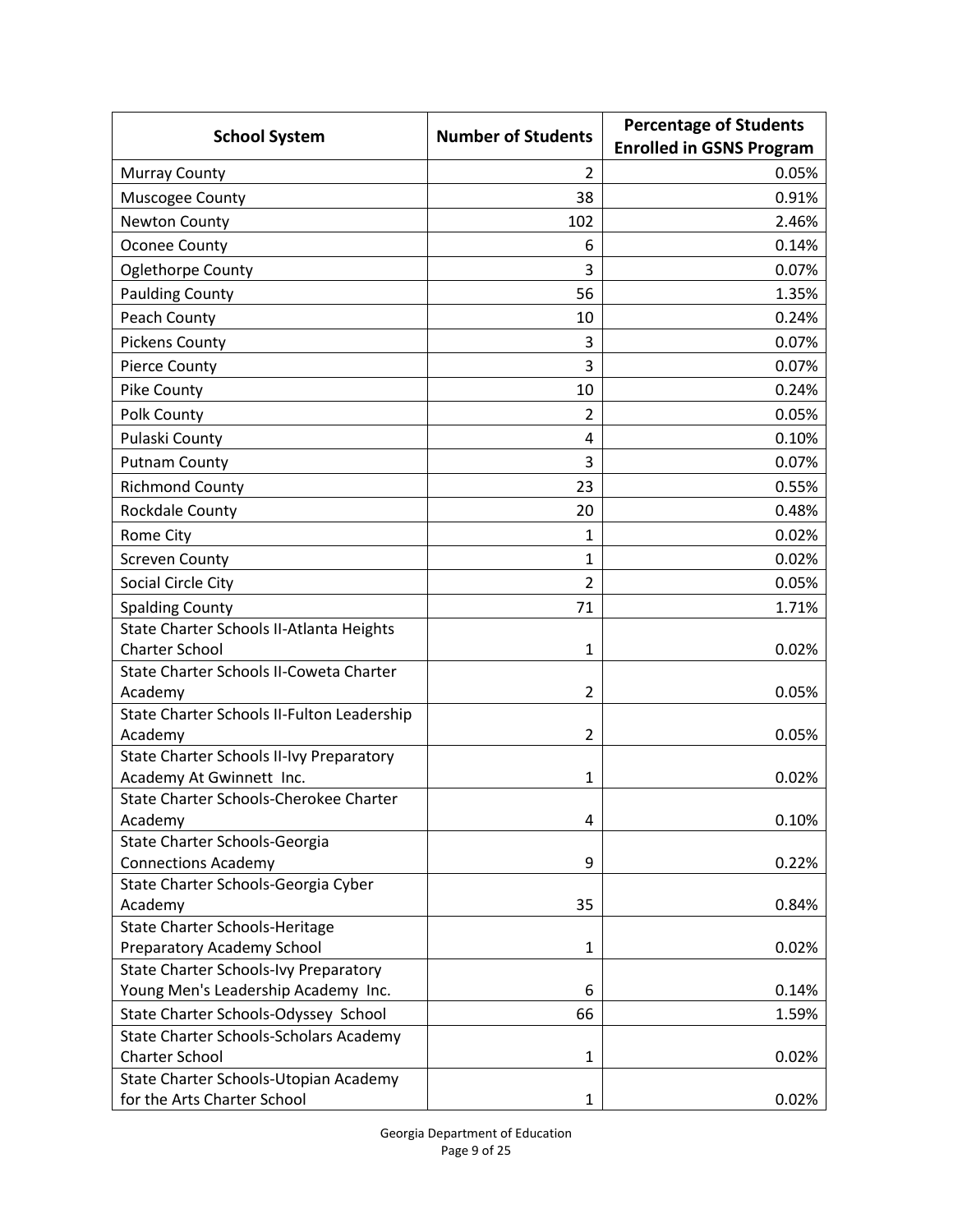| <b>School System</b>                      | <b>Number of Students</b> | <b>Percentage of Students</b><br><b>Enrolled in GSNS Program</b> |
|-------------------------------------------|---------------------------|------------------------------------------------------------------|
| State Schools-Atlanta Area School for the |                           |                                                                  |
| Deaf                                      | 1                         | 0.02%                                                            |
| <b>Stephens County</b>                    | 3                         | 0.07%                                                            |
| <b>Terrell County</b>                     | 1                         | 0.02%                                                            |
| <b>Thomas County</b>                      | 1                         | 0.02%                                                            |
| Thomaston-Upson County                    | 1                         | 0.02%                                                            |
| <b>Tift County</b>                        | 1                         | 0.02%                                                            |
| <b>Toombs County</b>                      | 2                         | 0.05%                                                            |
| <b>Troup County</b>                       | 51                        | 1.23%                                                            |
| <b>Grand Total</b>                        | 4.154                     | 100.00%                                                          |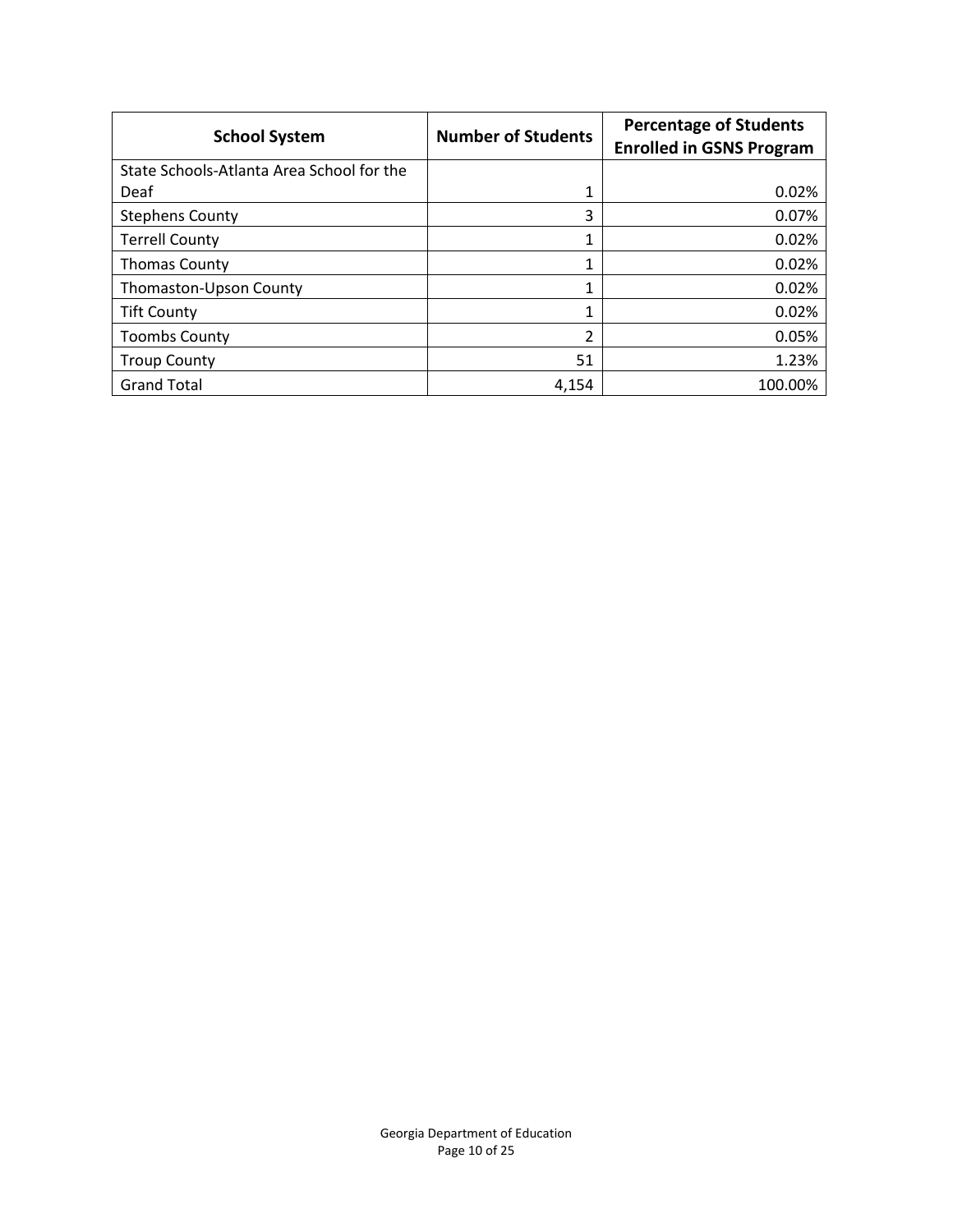#### <span id="page-13-0"></span>Map: 2015-2016 School Year- School Systems where Georgia Special Needs Scholarship Private Schools Located



Georgia Department of Education Page 11 of 25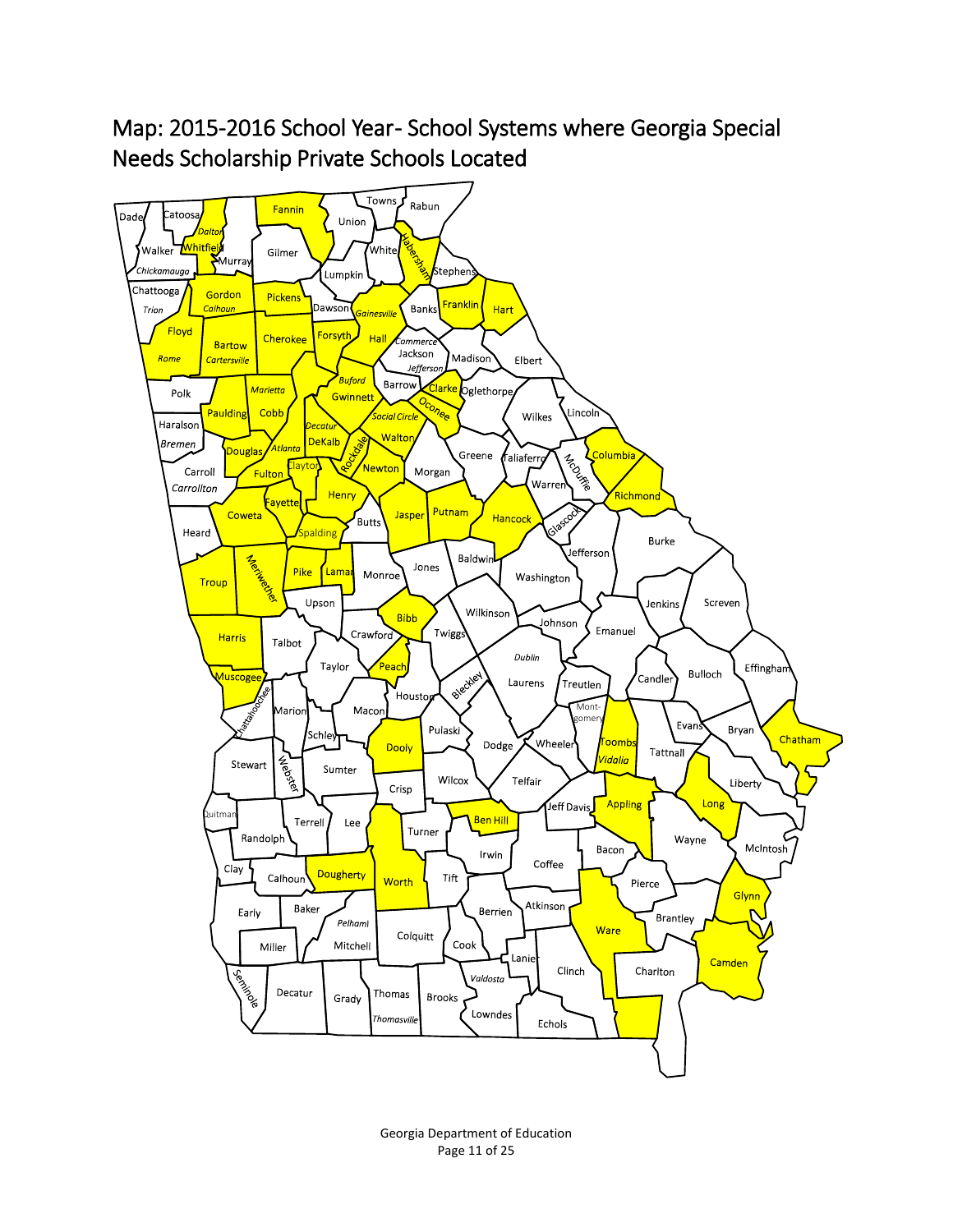## <span id="page-14-0"></span>2015-2016 School Year-Student Participation by Ethnicity

| <b>School Name</b>                                    | <b>Enrollment</b> |
|-------------------------------------------------------|-------------------|
| ABC Montessori School - 50595                         | *                 |
| ABLE Christian School - 11356                         | ∗                 |
| Academe of the Oaks - 11333                           | ∗                 |
| Academy at North Fulton - 11164                       | ∗                 |
| Achievers Learning Academy - 11205                    | *                 |
| Advance Academy - 50596                               | 18                |
| Advance Learning Center - 50597                       | 29                |
| Agape Jr. Academy - 11213                             | *                 |
| Alexsander Academy - 50598                            | 27                |
| Alice Blount Academy - 50599                          | *                 |
| Annointed Word Christian School International - 50601 | 15                |
| Appling Christian Academy - 11311                     | ∗                 |
| Arlington Christian School - 11316                    | $\ast$            |
| Ash Tree Learning Center - 50602                      | 83                |
| Athens Christian School - 50603                       | 23                |
| Atlanta Academy The - 11326                           | *                 |
| Atlanta Country Day School - 50604                    | *                 |
| Atlanta Girl's School - 50605                         | *                 |
| Atlanta Jewish Academy - 11360                        | ∗                 |
| Atlanta Speech School - 50606                         | *                 |
| Atlanta STEM Academy - 11325                          | *                 |
| Augusta Christian Schools - 50607                     | 33                |
| Ava White Academy - 50609                             | 21                |
| Barnes Academy - 50610                                | 28                |
| Bedford School - 50612                                | 82                |
| Benjamin Franklin Academy - 11152                     | *                 |
| Berean Christian Academy - 11290                      | 25                |
| Berean Christian Junior Academy - 11166               | *                 |
| Bible Baptist Christian School - 50613                | $\ast$            |
| Bible Baptist School - 11168                          | *                 |
| Blessed Trinity Catholic High School - 11169          | *                 |
| Braddy Preparatory Academy - 50615                    | 88                |

\*Totals for schools with less than 15 students enrolled are not reported.

Georgia Department of Education Page 12 of 25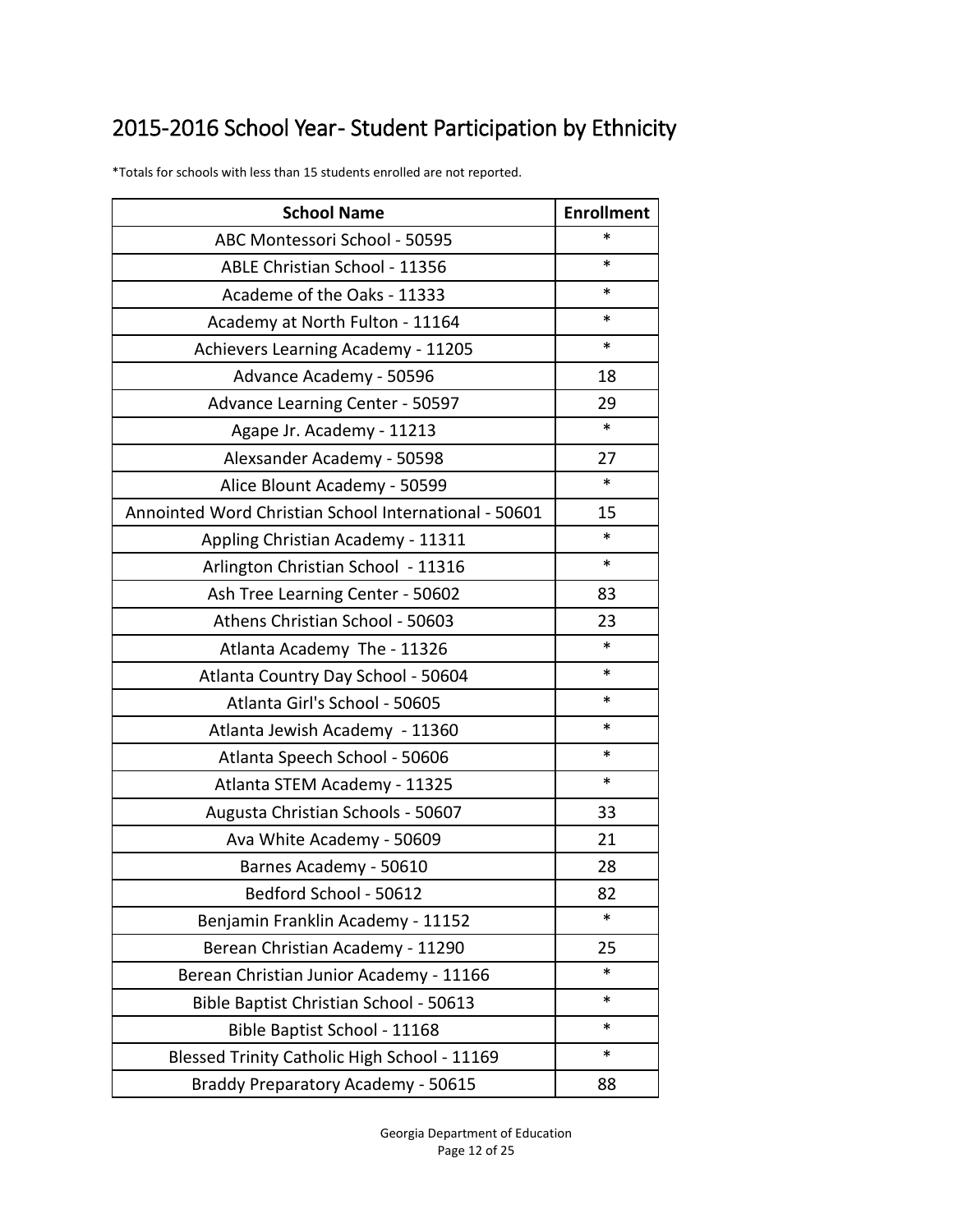| <b>School Name</b>                                 | <b>Enrollment</b> |
|----------------------------------------------------|-------------------|
| Brandon Hall - 50617                               | *                 |
| Braselton Christian Academy - 11215                | 27                |
| Bridgeway Christian Academy - 50618                | *                 |
| Brookwood Christian Language School - 50620        | 36                |
| <b>Brunswick Christian Academy - 50621</b>         | 28                |
| Byne Christian Academy - 50622                     | ∗                 |
| Byron Christian Academy - 50623                    | *                 |
| Calvary Christian School of Columbus - 11216       | 21                |
| Camp Jewell - 11156                                | 74                |
| Campus The - 50625                                 | 57                |
| Campus@Columbus - 11291                            | $\ast$            |
| CAN Academy - 11170                                | 37                |
| Carolyn Barron Montessori School - 11292           | *                 |
| Center Academy - 50626                             | 47                |
| Central Fellowship Christian Academy - 50627       | *                 |
| CH Terrell Academy - 50628                         | *                 |
| Chatham Academy at Royce - 50629                   | 46                |
| Chaya Mushka Children's Home - 11334               | $\ast$            |
| <b>CHEROKEE CHRISTIAN SCHOOLS INC - 297</b>        | *                 |
| Christian Heritage School - 50630                  | *                 |
| Chryalis Experiential Academy - 50631              | *                 |
| ClearWater Academy - 50632                         | *                 |
| Closer Look Academy - 11211                        | *                 |
| Clover Leaf School - 11235                         | *                 |
| Community Christian School - 50633                 | 21                |
| Community School The - 50634                       | *                 |
| Cornerstone Christian Academy- Royston Loc - 11218 | *                 |
| Cornerstone Preparatory Academy - 50637            | *                 |
| Cornerstone Schools Inc. - 50638                   | $\ast$            |
| Cottage School The - 50639                         | 97                |
| Covenant Christian Academy - 50641                 | *                 |
| Covenant Christian Ministries Academy - 50642      | *                 |
| Covington Academy - 50643                          | 96                |
| Creekside Christian Academy - 50644                | *                 |
| CrossPointe Christian Academy - 11315              | $\ast$            |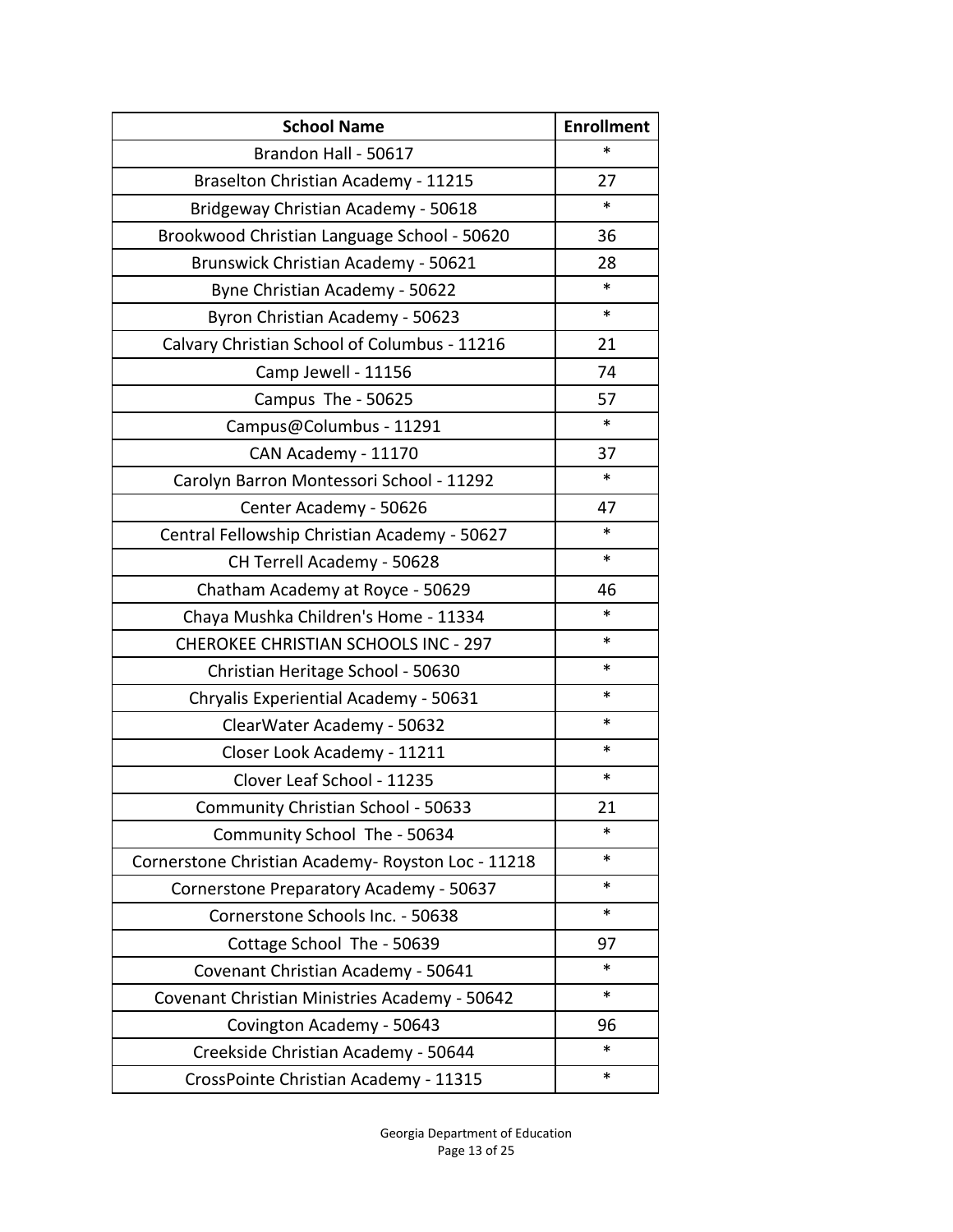| <b>School Name</b>                           | <b>Enrollment</b> |
|----------------------------------------------|-------------------|
| Cumberland Academy of GA - 50645             | 55                |
| Cumberland Christian Academy - 11159         | 23                |
| Curtis Baptist School - 11206                | $\ast$            |
| Dawson Street Christian School - 50646       | 64                |
| Decatur Adventist Junior Academy - 50647     | $\ast$            |
| Dominion Christian High School - 50648       | 30                |
| Duluth Adventist Christian School - 11293    | $\ast$            |
| Eagles Landing Christian Academy - 50649     | 18                |
| Eaton Academy - 50650                        | 38                |
| Evangel Temple Christian Academy - 50652     | *                 |
| Evans Christian Academy - 50653              | *                 |
| Faith Baptist Christian Academy - 50654      | *                 |
| Faith Christian Academy - 11335              | $\ast$            |
| Faith Christian Academy of Griffin - 50655   | 39                |
| Fayette Christian School - 50656             | *                 |
| Fideles Christian School - 50657             | $\ast$            |
| Foundations for the Future - 50660           | *                 |
| Friendship Christian School - 50661          | 26                |
| Fullington Academy - 50662                   | $\ast$            |
| Furtah Preparatory School - 50663            | 44                |
| Gatewood Schools - 50666                     | $\ast$            |
| Gerard Preparatory Academy - 50616           | 20                |
| Grace Christian Academy - 11312              | 20                |
| GracePoint School - 11219                    | $\ast$            |
| Greater Atlanta Adventist Academy - 11161    | ∗                 |
| Green Pastures Christian Schools - 50668     | ∗                 |
| Greenforest McAlep Christian Academy - 50670 | $\ast$            |
| Griffin Christian High School - 11220        | *                 |
| Hayden's Way - 50671                         | *                 |
| Heart of Hope Academy - 50672                | *                 |
| Heirway Christian Academy - 11221            | *                 |
| Heritage Christian Academy - 11208           | *                 |
| Heritage Christian School - 50673            | $\ast$            |
| Hess Academy - 11295                         | *                 |
| Hirsch Academy - 50674                       | *                 |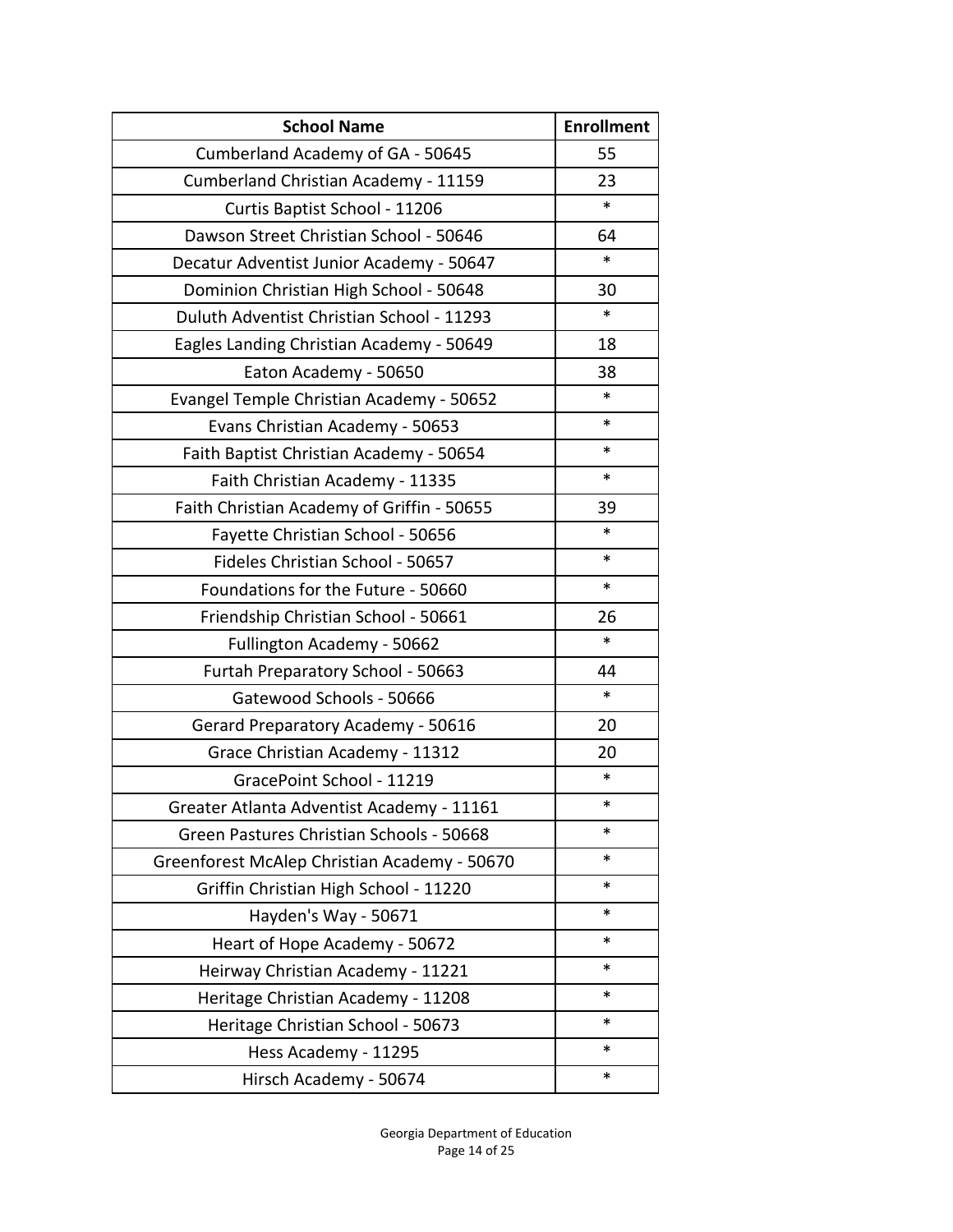| <b>School Name</b>                                      | <b>Enrollment</b> |
|---------------------------------------------------------|-------------------|
| Holy Innocent's Episcopal School - 50675                | *                 |
| Holy Spirit Preparatory School - 50676                  | *                 |
| Hope Springs Christain Learning Center - 11158          | *                 |
| Horizon Christian Academy - 50681                       | 17                |
| Horizon Schools - 11337                                 | *                 |
| Howard School - 50683                                   | 89                |
| Imhotep Academy - 11223                                 | *                 |
| Immaculate Conception Catholic Schools - 11338          | *                 |
| In His Image Christian Academy - 11174                  | *                 |
| Jacob's Ladder - 50687                                  | 32                |
| John Coble Elementary - 50688                           | $\ast$            |
| John Hancock Academy - 50689                            | 17                |
| Joseph Sams School - 50690                              | 28                |
| Kaleidoscope ABA Inc - 50691                            | *                 |
| Kingfisher Academy - 50693                              | *                 |
| King's Way Christian School - 11297                     | *                 |
| Lafayette Christian School - 50694                      | 20                |
| LaGrange Academy - 11339                                | ∗                 |
| Legacy Community Academy - 50619                        | *                 |
| Life Christian Academy - 11299                          | 88                |
| Light of the World Christian Academy of Atlanta - 50696 | 33                |
| Link School The - 11322                                 | $\ast$            |
| Lionheart School - 50699                                | 21                |
| Lithia Christian Academy - 50700                        | *                 |
| Living Way Christian Academy - 11153                    | ∗                 |
| Loganville Christian - 11300                            | *                 |
| Lyndon Academy - 50701                                  | *                 |
| Maranatha Christian Academy - 11224                     | *                 |
| Masada Day and Preparatory School - 11225               | *                 |
| McGinnis Woods Country Day School - 50702               | *                 |
| MDE School LLC - 11157                                  | 26                |
| Memorial Day School - 50703                             | 60                |
| Metropolitan Christian Schools - 11365                  | *                 |
| Mill Springs Academy - 50704                            | 177               |
| Miller's Military Academy - 50705                       | 41                |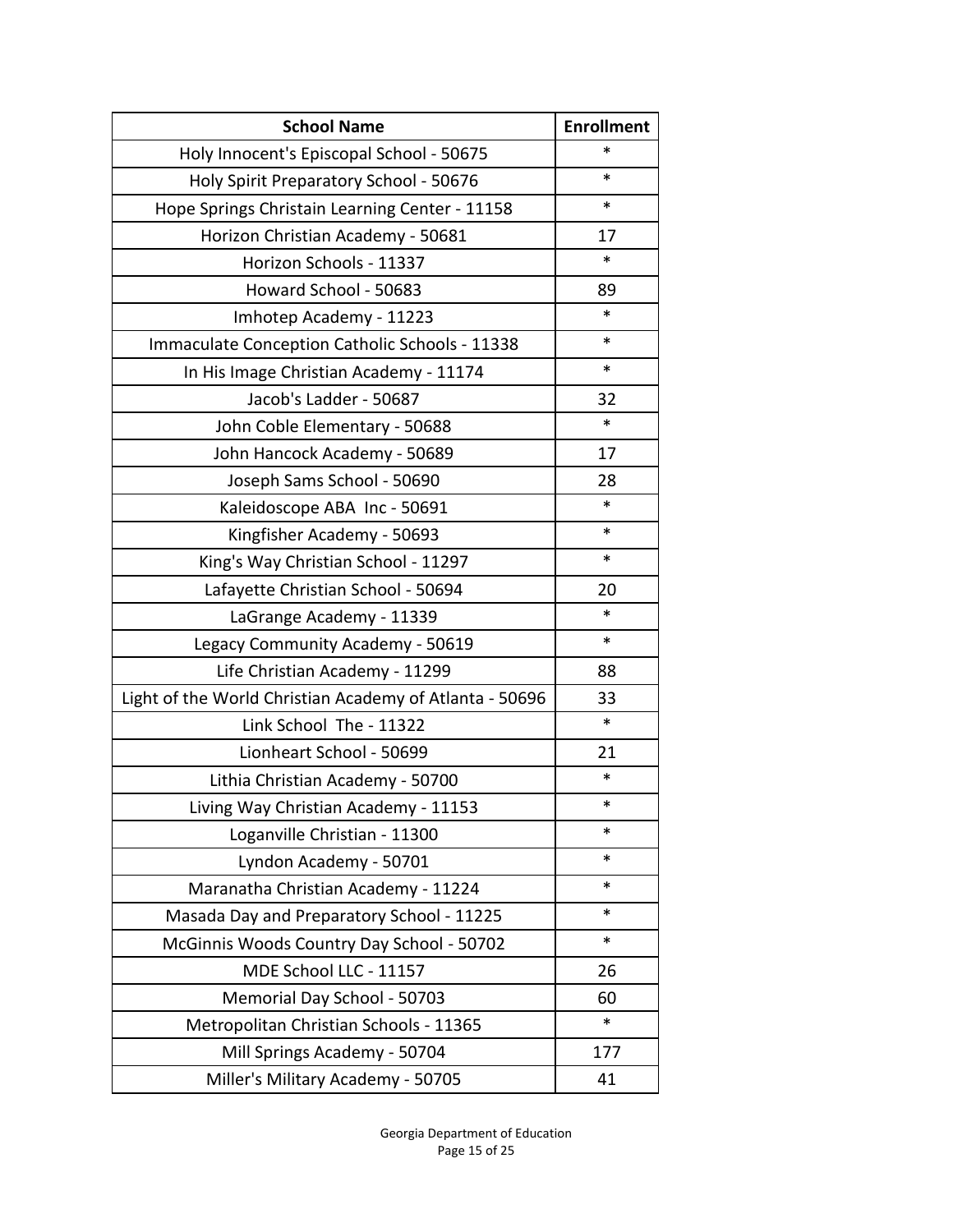| <b>School Name</b>                                          | <b>Enrollment</b> |
|-------------------------------------------------------------|-------------------|
| Mohammed Schools of Atlanta - 436                           | *                 |
| Montessori Academy at Sharon Springs - 50707                | *                 |
| Montessori Children's House of North Forsyth - 50708        | *                 |
| Montessorri at Vickery - 11340                              | *                 |
| Mount Bethel Christian Academy - 11341                      | *                 |
| Mount Carmel Christian School - 50710                       | *                 |
| Mount de Sales Academy - 50711                              | *                 |
| MOUNT PARAN CHRISTIAN SCHOOL - 340                          | 19                |
| Mount Pisgah Christian School - 50712                       | *                 |
| Mount Vernon Presbyterian School - 11154                    | *                 |
| Mountain Area Christian Academy - 50713                     | *                 |
| New Beginning Christian School - 50714                      | *                 |
| New Creation Christian Academy - 50716                      | *                 |
| New Life Academy - 11313                                    | 36                |
| New Life Technical Academy - 11226                          | $\ast$            |
| North Cobb Christian School - 50717                         | 16                |
| Notre Dame Academy - 11321                                  | *                 |
| Omega Learning Center-Acworth Loc - 50719                   | 28                |
| Omega Learning Center- Douglasville Loc - 50720             | 51                |
| Omega Learning-Marietta Loc - 50721                         | *                 |
| Omega Learning-Suwanee Loc - 11301                          | *                 |
| Omega Lrng Center- Indian Hills - 11318                     | *                 |
| Omega Lrng Center-Woodstock - 11319                         | *                 |
| Omega Private Academy - 11342                               | *                 |
| Our Lady of Mercy Catholic HS - 50722                       | ∗                 |
| Paideia School - 50724                                      | *                 |
| Peachtree Academy Private School - 50726                    | 16                |
| Peoples Baptist Academy - 11160                             | *                 |
| Perimeter Christian School - 50727                          | 16                |
| Phylâ€ <sup>™</sup> s Academy of Preparatory School - 50728 | *                 |
| Piedmont School of Atlanta - 11317                          | *                 |
| Porter Academy - 50729                                      | 36                |
| PRINCE AVENUE CHRISTIAN SCHOOL - 372                        | *                 |
| Providence Christian Academy - 50731                        | $\ast$            |
| Renaissance Christian Academy - 11357                       | 17                |

Georgia Department of Education Page 16 of 25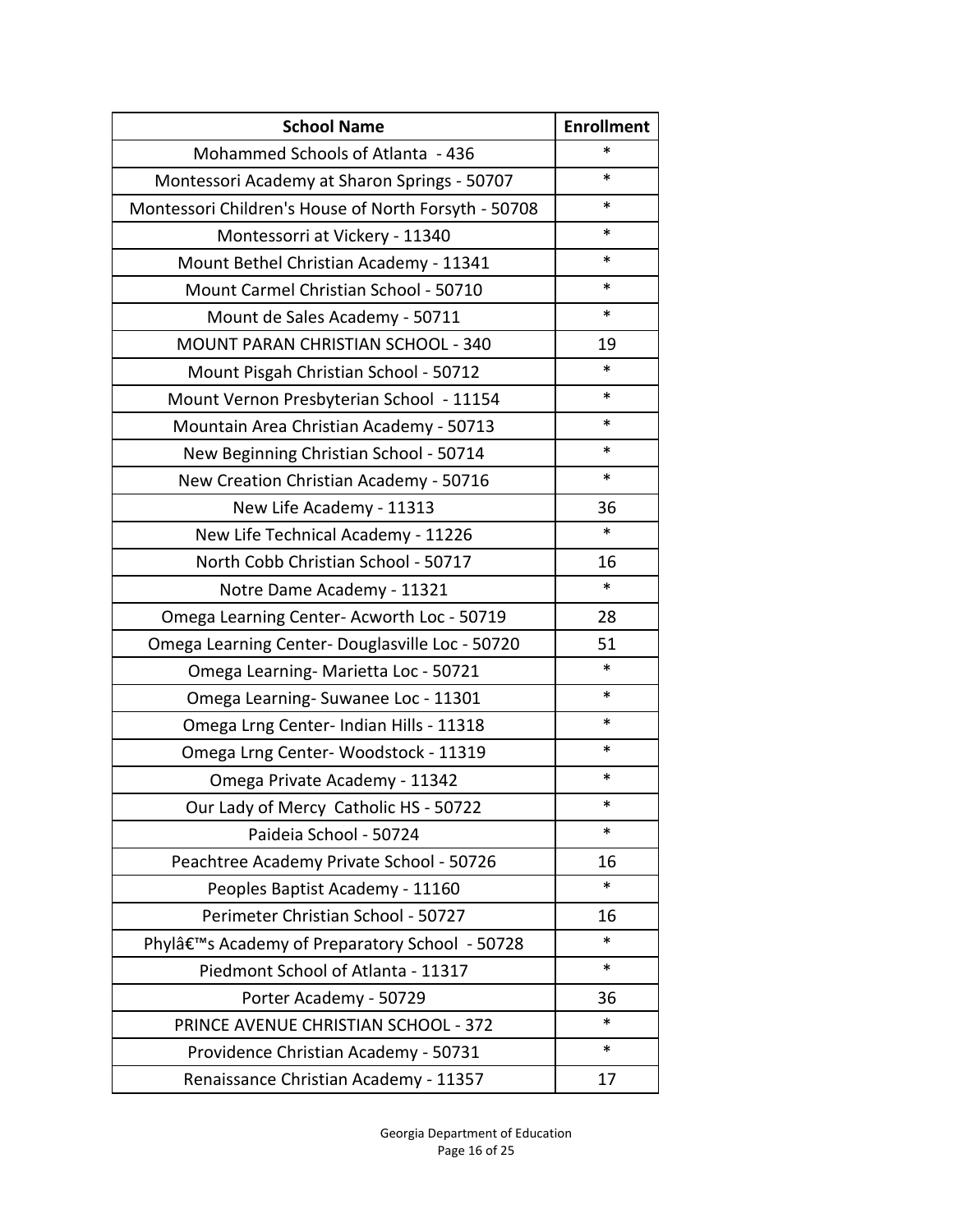| <b>School Name</b>                                   | <b>Enrollment</b> |
|------------------------------------------------------|-------------------|
| Riverside Military Academy - 50732                   | 31                |
| Robert Toombs Christian Academy - 11228              | *                 |
| Sage School - 50734                                  | 19                |
| Saint Andrew's School - 11303                        | ∗                 |
| Saint Anne-Pacelli Catholic School - 11231           | *                 |
| Saint Francis Cabrini Catholic School - 11304        | *                 |
| Saint George's Episcopal School - 11305              | *                 |
| Saint John Academy - 11320                           | *                 |
| Saint Joseph Catholic School - 50736                 | *                 |
| Saint Joseph's Catholic School - 11232               | *                 |
| Saint Martin's Episcopal - 11306                     | *                 |
| Schenck School - 50740                               | 37                |
| Sherwood Christian Academy - 50741                   | *                 |
| Shiloh Christian Academy - 11233                     | *                 |
| Shiloh Hills Christian School - 50742                | *                 |
| Shoal Creek Adventist School - 11363                 | *                 |
| Skipstone Academy - 50743                            | 75                |
| Sola Fide Lutheran School - 11234                    | *                 |
| Solid Foundation - 50744                             | *                 |
| Solid Rock Academy - 50745                           | 34                |
| Sophia Academy - 50746                               | 36                |
| Southside Christian School - 50748                   | 40                |
| Southwest Atlanta Christian Academy - 50749          | *                 |
| Sparks Christian Academy - 50750                     | *                 |
| Special Needs School of Gwinnett - 50751             | 24                |
| ST. FRANCIS DAY SCHOOL - 272                         | 165               |
| ST. PAUL LUTHERAN SCHOOL - 923                       | *                 |
| Stepping Stones Educational Therapy Ctr Inc. - 50752 | 34                |
| Strong Rock Christian School - 11307                 | *                 |
| Strong Wall Academy - 50754                          | 28                |
| Summit Autism Center of Atlanta - 50755              | *                 |
| Tattnall Square Academy - 50756                      | *                 |
| The Bridge Academy - 11361                           | *                 |
| The Bridge of Georgia School - 11362                 | 39                |
| The Children's School - 11344                        | *                 |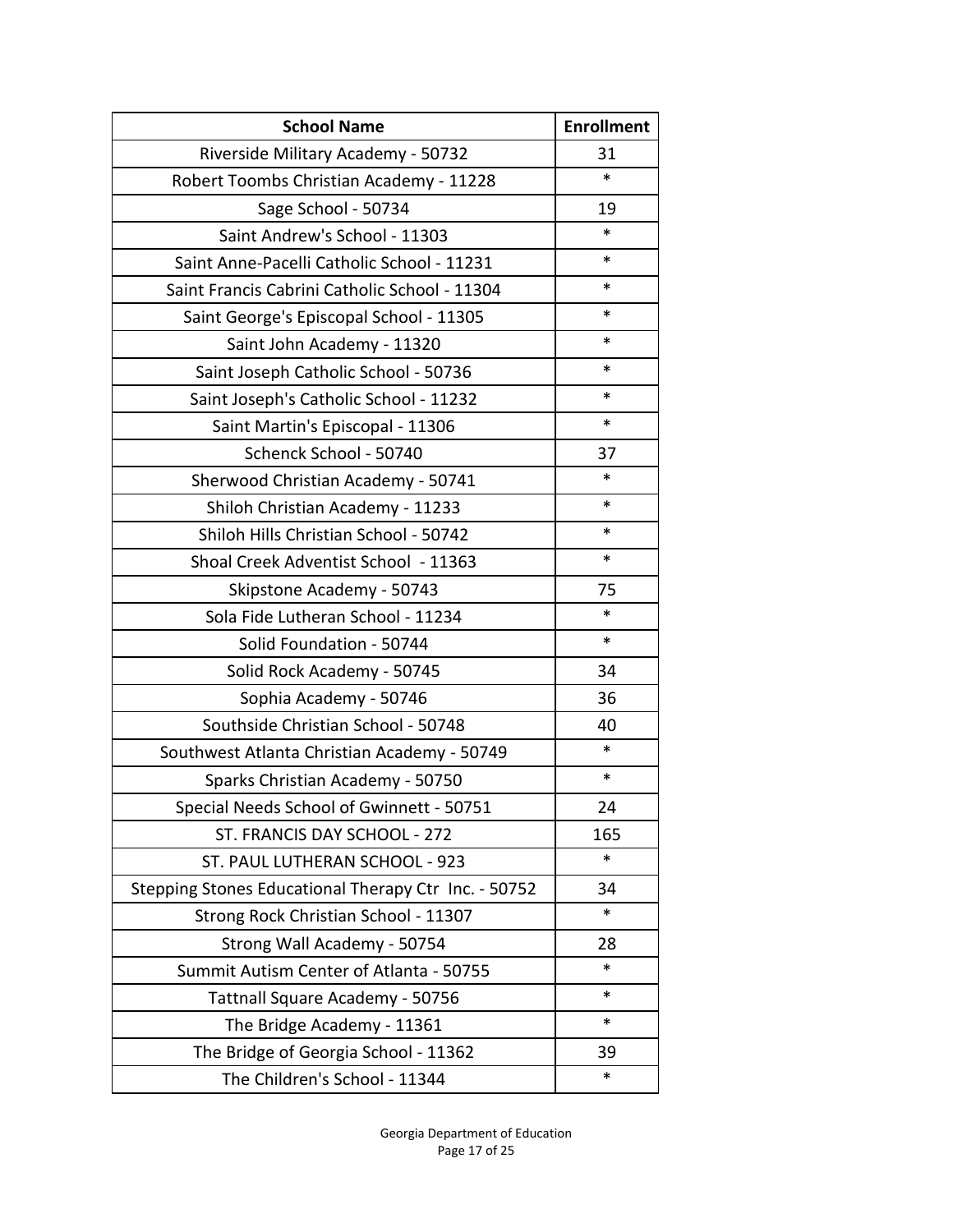| <b>School Name</b>                             | <b>Enrollment</b> |
|------------------------------------------------|-------------------|
| The Epstein School - 11345                     | *                 |
| The Friends School of Atlanta - 50758          | *                 |
| The Heritage School - 11329                    | *                 |
| The Lighthouse - 50759                         | 29                |
| The SAE School - 11302                         | *                 |
| The Swift School - 50761                       | 107               |
| TLE Christian Academy - 50762                  | 21                |
| Torah Day School of Atlanta - 50763            | *                 |
| Trinity Christian School of Sharpsburg - 50765 | 18                |
| Trinity Prep of Loganville - 11210             | 41                |
| Trinity School - 11237                         | *                 |
| Unity Christian School - 50766                 | *                 |
| Urban Christian Academy - 11346                | *                 |
| Veritas Classical Schools - 50767              | *                 |
| Victorious Kidz Christian Academy - 50768      | *                 |
| Victory World Christian School - 50769         | *                 |
| Waldorf School of Atlanta - 50770              | *                 |
| Waverly Hall Christian Academy - 50771         | 16                |
| Westminster Christian Academy - 50772          | ∗                 |
| Westminster Schools of Augusta - 50773         | *                 |
| Westridge Christian Academy - 11309            | *                 |
| Whitefield Academy - 11162                     | *                 |
| Wildwood Christian Academy - 50774             | *                 |
| William and Reed Academy - 11347               | *                 |
| Wilson Academy - 11324                         | ∗                 |
| Woodfield Academy Inc. - 50775                 | 44                |
| Woodward Academy - 149                         | 24                |
| Yeshiva Ohr Yisrael of Atlanta - 11308         | *                 |
| <b>Grand Total</b>                             | 4154              |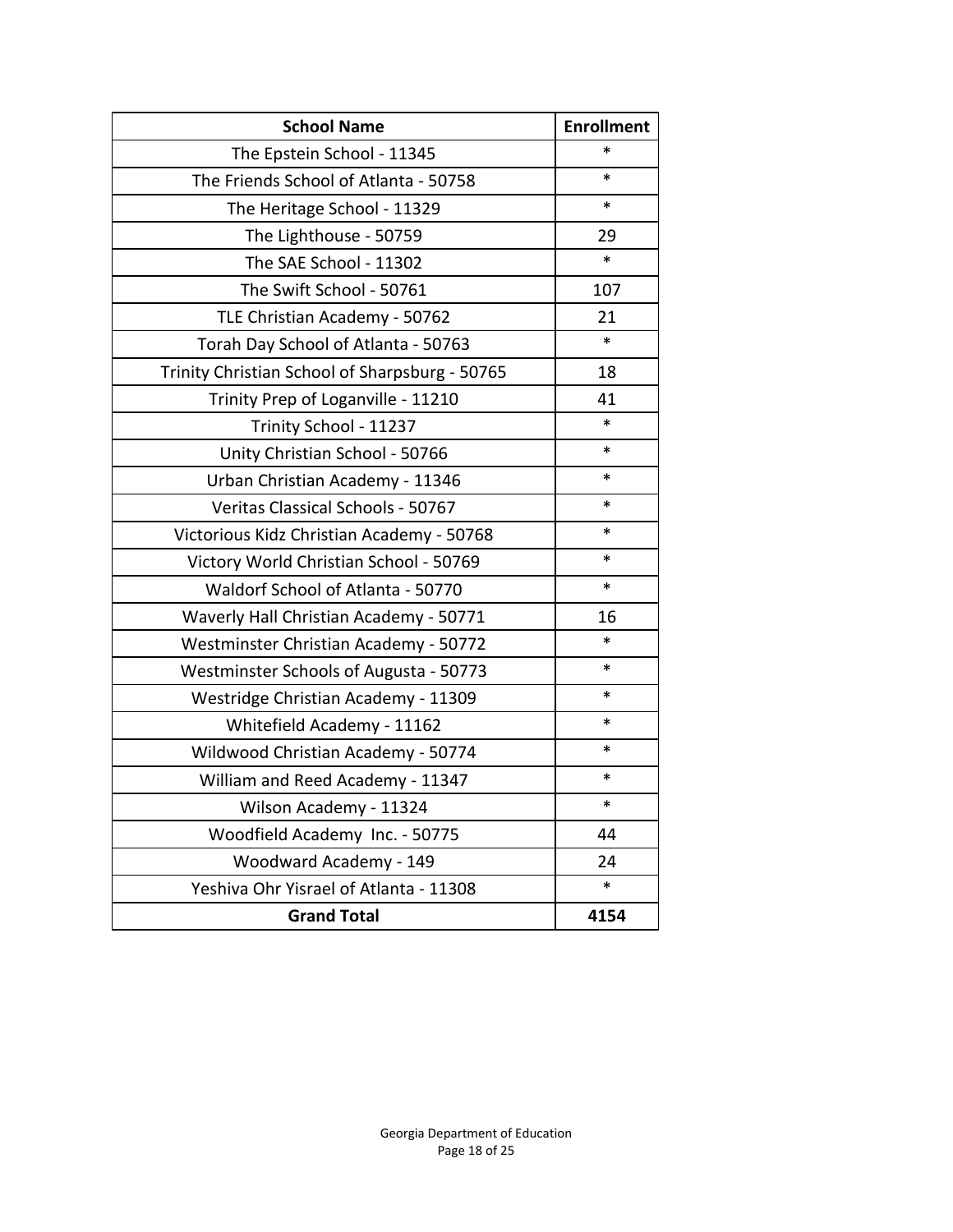#### <span id="page-21-0"></span>2015-2016 School Year- GSNS Average Tuition Costs by Private School Providers

| <b>GSNS Private School</b>                            | <b>Average Tuition</b> |
|-------------------------------------------------------|------------------------|
| ABC Montessori School - 50595                         | Cost<br>\$9,991        |
| ABLE Christian School - 11356                         | \$6,991                |
| Academe of the Oaks - 11333                           | \$17,250               |
|                                                       | \$26,249               |
| Academy at North Fulton - 11164                       |                        |
| Achievers Learning Academy - 11205                    | \$6,200                |
| Advance Academy - 50596                               | \$8,925                |
| Advance Learning Center - 50597                       | \$6,083                |
| Agape Jr. Academy - 11213                             | \$4,414                |
| Alexsander Academy - 50598                            | \$14,481               |
| Alice Blount Academy - 50599                          | \$10,500               |
| Annointed Word Christian School International - 50601 | \$6,407                |
| Appling Christian Academy - 11311                     | \$4,000                |
| Arlington Christian School - 11316                    | \$8,850                |
| Ash Tree Learning Center - 50602                      | \$7,790                |
| Athens Christian School - 50603                       | \$7,011                |
| Atlanta Academy The - 11326                           | \$13,200               |
| Atlanta Country Day School - 50604                    | \$21,000               |
| Atlanta Girl's School - 50605                         | \$21,950               |
| Atlanta Jewish Academy - 11360                        | \$24,389               |
| Atlanta Speech School - 50606                         | \$34,454               |
| Atlanta STEM Academy - 11325                          | \$8,990                |
| Augusta Christian Schools - 50607                     | \$12,423               |
| Ava White Academy - 50609                             | \$14,381               |
| Barnes Academy - 50610                                | \$6,982                |
| Bedford School - 50612                                | \$17,870               |
| Benjamin Franklin Academy - 11152                     | \$31,713               |
| Berean Christian Academy - 11290                      | \$4,750                |
| Berean Christian Junior Academy - 11166               | \$6,248                |
| Bible Baptist Christian School - 50613                | \$6,521                |
| Bible Baptist School - 11168                          | \$5,960                |
| Blessed Trinity Catholic High School - 11169          | \$11,850               |
| Braddy Preparatory Academy - 50615                    | \$10,574               |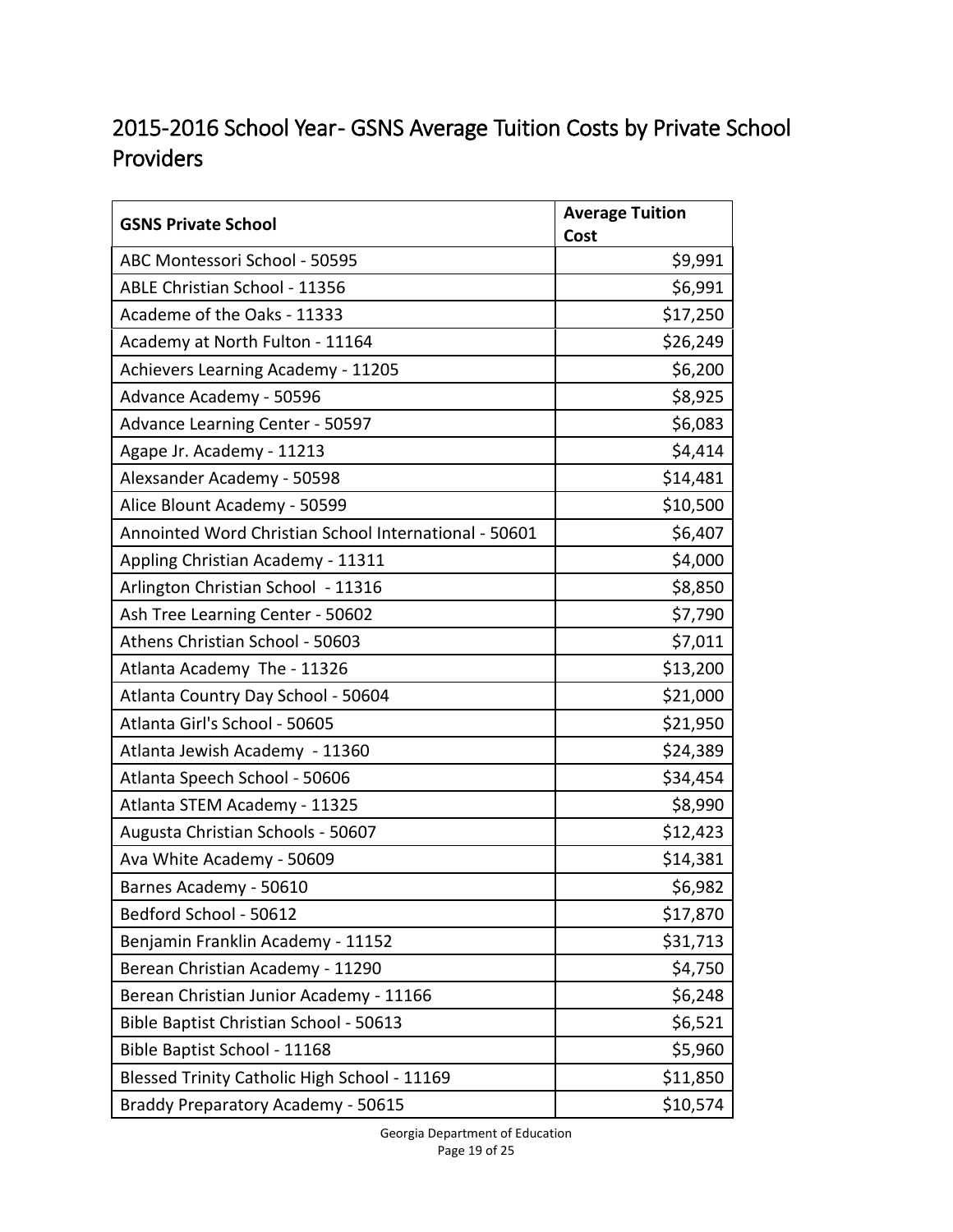| <b>GSNS Private School</b>                         | <b>Average Tuition</b> |
|----------------------------------------------------|------------------------|
| Brandon Hall - 50617                               | Cost<br>\$29,750       |
| Braselton Christian Academy - 11215                | \$9,600                |
| Bridgeway Christian Academy - 50618                | \$10,580               |
| Brookwood Christian Language School - 50620        | \$13,000               |
| Brunswick Christian Academy - 50621                | \$4,711                |
| Byne Christian Academy - 50622                     | \$4,440                |
| Byron Christian Academy - 50623                    | \$3,667                |
| Calvary Christian School of Columbus - 11216       | \$9,145                |
| Camp Jewell - 11156                                | \$15,780               |
| Campus The - 50625                                 | \$10,664               |
| Campus@Columbus - 11291                            | \$9,608                |
| CAN Academy - 11170                                | \$6,689                |
| Carolyn Barron Montessori School - 11292           | \$8,000                |
| Center Academy - 50626                             | \$16,276               |
| Central Fellowship Christian Academy - 50627       | \$7,980                |
| CH Terrell Academy - 50628                         | \$8,195                |
| Chatham Academy at Royce - 50629                   | \$16,274               |
| Chaya Mushka Children's Home - 11334               | \$16,000               |
| <b>CHEROKEE CHRISTIAN SCHOOLS INC - 297</b>        | \$11,000               |
| Christian Heritage School - 50630                  | \$12,895               |
| Chryalis Experiential Academy - 50631              | \$17,771               |
| ClearWater Academy - 50632                         | \$20,821               |
| Closer Look Academy - 11211                        | \$6,750                |
| Clover Leaf School - 11235                         | \$22,141               |
| Community Christian School - 50633                 | \$9,604                |
| Community School The - 50634                       | \$29,600               |
| Cornerstone Christian Academy- Royston Loc - 11218 | \$8,980                |
| Cornerstone Preparatory Academy - 50637            | \$5,059                |
| Cornerstone Schools Inc. - 50638                   | \$8,343                |
| Cottage School The - 50639                         | \$24,498               |
| Covenant Christian Academy - 50641                 | \$7,500                |
| Covenant Christian Ministries Academy - 50642      | \$6,520                |
| Covington Academy - 50643                          | \$7,846                |
| Creekside Christian Academy - 50644                | \$5,550                |
| CrossPointe Christian Academy - 11315              | \$7,225                |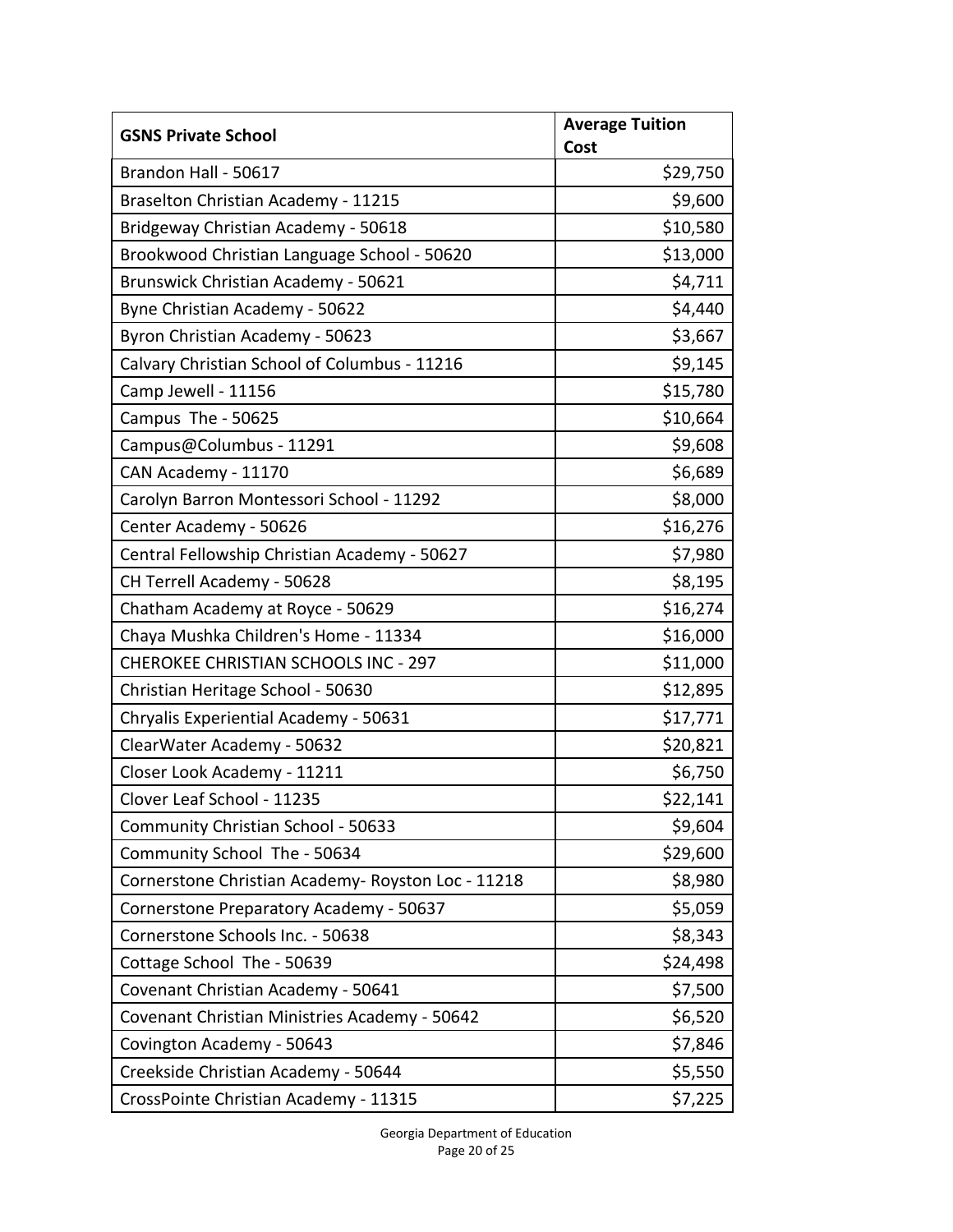| <b>GSNS Private School</b>                   | <b>Average Tuition</b> |
|----------------------------------------------|------------------------|
|                                              | Cost                   |
| Cumberland Academy of GA - 50645             | \$22,240               |
| Cumberland Christian Academy - 11159         | \$7,272                |
| Curtis Baptist School - 11206                | \$9,099                |
| Dawson Street Christian School - 50646       | \$8,615                |
| Decatur Adventist Junior Academy - 50647     | \$4,816                |
| Dominion Christian High School - 50648       | \$10,985               |
| Duluth Adventist Christian School - 11293    | \$5,901                |
| Eagles Landing Christian Academy - 50649     | \$12,791               |
| Eaton Academy - 50650                        | \$16,113               |
| Evangel Temple Christian Academy - 50652     | \$4,953                |
| Evans Christian Academy - 50653              | \$7,200                |
| Faith Baptist Christian Academy - 50654      | \$3,500                |
| Faith Christian Academy - 11335              | \$6,367                |
| Faith Christian Academy of Griffin - 50655   | \$5,264                |
| Fayette Christian School - 50656             | \$6,625                |
| Fideles Christian School - 50657             | \$4,235                |
| Foundations for the Future - 50660           | \$9,430                |
| Friendship Christian School - 50661          | \$9,806                |
| Fullington Academy - 50662                   | \$5,968                |
| Furtah Preparatory School - 50663            | \$10,899               |
| Gatewood Schools - 50666                     | \$7,270                |
| Gerard Preparatory Academy - 50616           | \$7,984                |
| Grace Christian Academy - 11312              | \$5,725                |
| GracePoint School - 11219                    | \$19,071               |
| Greater Atlanta Adventist Academy - 11161    | \$6,517                |
| Green Pastures Christian Schools - 50668     | \$5,600                |
| Greenforest McAlep Christian Academy - 50670 | \$8,146                |
| Griffin Christian High School - 11220        | \$4,740                |
| Hayden's Way - 50671                         | \$11,000               |
| Heart of Hope Academy - 50672                | \$18,000               |
| Heirway Christian Academy - 11221            | \$5,653                |
| Heritage Christian Academy - 11208           | \$6,910                |
| Heritage Christian School - 50673            | \$8,963                |
| Hess Academy - 11295                         | \$15,854               |
| Hirsch Academy - 50674                       | \$27,385               |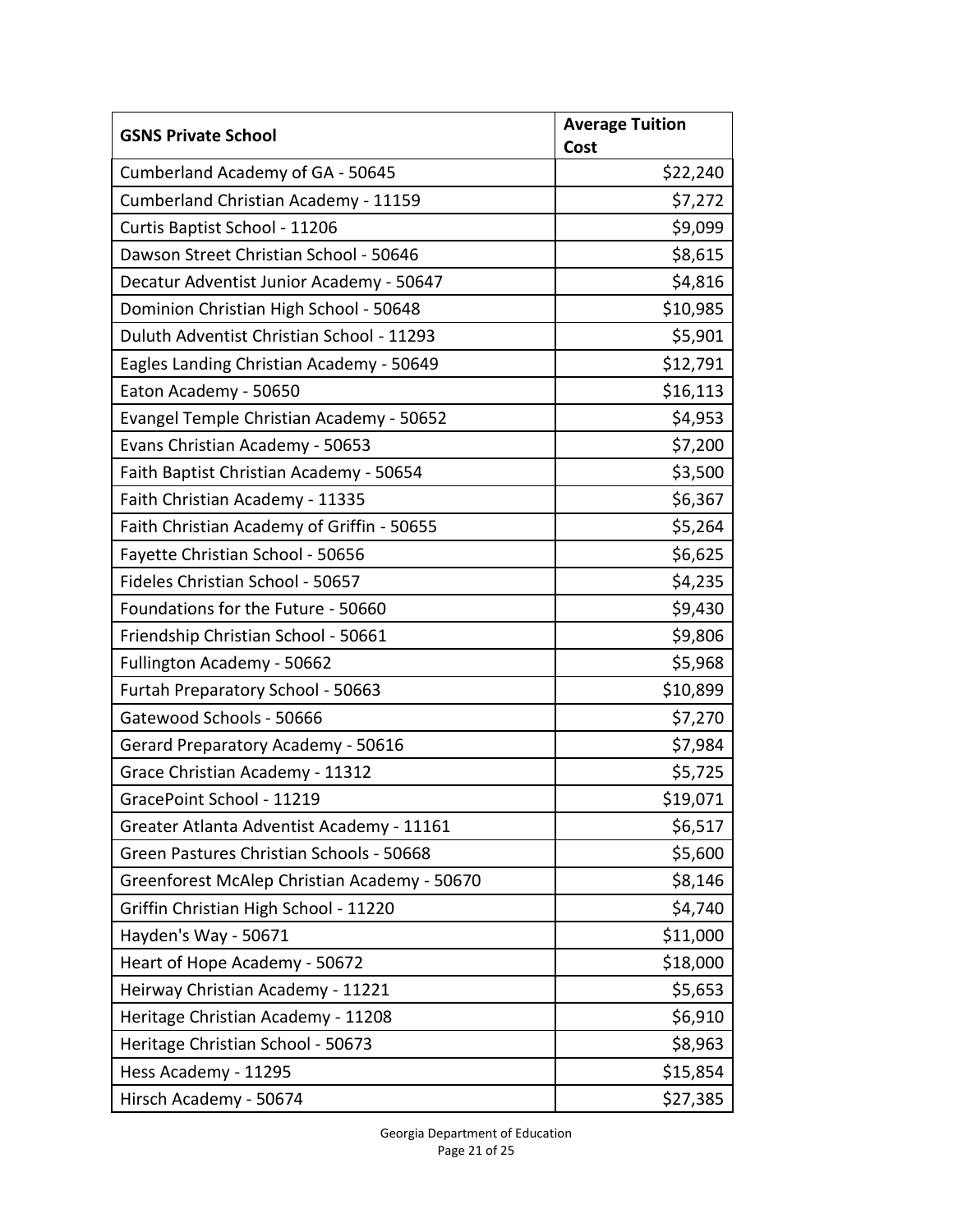| <b>GSNS Private School</b>                              | <b>Average Tuition</b> |
|---------------------------------------------------------|------------------------|
| Holy Innocent's Episcopal School - 50675                | Cost<br>\$24,300       |
| Holy Spirit Preparatory School - 50676                  | \$19,399               |
| Hope Springs Christain Learning Center - 11158          | \$9,240                |
| Horizon Christian Academy - 50681                       | \$9,819                |
| Horizon Schools - 11337                                 | \$11,250               |
| Howard School - 50683                                   | \$29,704               |
| Imhotep Academy - 11223                                 | \$8,800                |
| Immaculate Conception Catholic Schools - 11338          | \$16,400               |
| In His Image Christian Academy - 11174                  | \$7,500                |
| Jacob's Ladder - 50687                                  | \$31,998               |
| John Coble Elementary - 50688                           | \$5,050                |
| John Hancock Academy - 50689                            | \$6,000                |
| Joseph Sams School - 50690                              | \$18,619               |
| Kaleidoscope ABA Inc - 50691                            | \$24,300               |
| Kingfisher Academy - 50693                              | \$8,250                |
| King's Way Christian School - 11297                     | \$11,943               |
| Lafayette Christian School - 50694                      | \$13,102               |
| LaGrange Academy - 11339                                | \$8,552                |
| Legacy Community Academy - 50619                        | \$7,381                |
| Life Christian Academy - 11299                          | \$7,261                |
| Light of the World Christian Academy of Atlanta - 50696 | \$8,658                |
| Link School The - 11322                                 | \$10,650               |
| Lionheart School - 50699                                | \$25,643               |
| Lithia Christian Academy - 50700                        | \$6,533                |
| Living Way Christian Academy - 11153                    | \$7,000                |
| Loganville Christian - 11300                            | \$9,333                |
| Lyndon Academy - 50701                                  | \$12,800               |
| Maranatha Christian Academy - 11224                     | \$8,438                |
| Masada Day and Preparatory School - 11225               | \$8,725                |
| McGinnis Woods Country Day School - 50702               | \$10,867               |
| MDE School LLC - 11157                                  | \$19,000               |
| Memorial Day School - 50703                             | \$7,844                |
| Metropolitan Christian Schools - 11365                  | \$7,500                |
| Mill Springs Academy - 50704                            | \$22,407               |
| Miller's Military Academy - 50705                       | \$9,600                |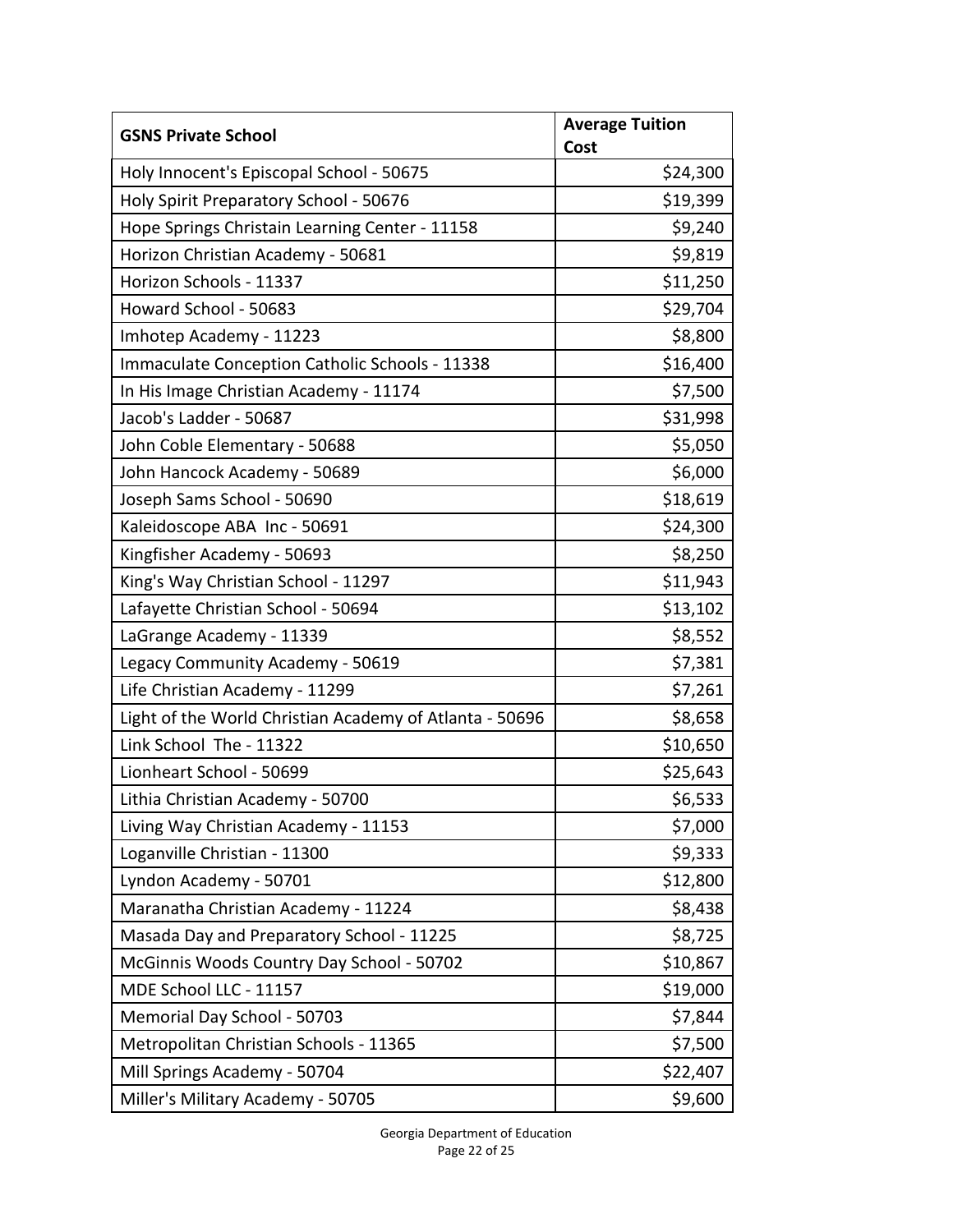| <b>GSNS Private School</b>                                  | <b>Average Tuition</b> |
|-------------------------------------------------------------|------------------------|
| Mohammed Schools of Atlanta - 436                           | Cost<br>\$5,531        |
| Montessori Academy at Sharon Springs - 50707                | \$8,798                |
| Montessori Children's House of North Forsyth - 50708        | \$7,500                |
| Montessorri at Vickery - 11340                              | \$8,700                |
| Mount Bethel Christian Academy - 11341                      | \$11,050               |
| Mount Carmel Christian School - 50710                       | \$10,447               |
| Mount de Sales Academy - 50711                              | \$11,968               |
| <b>MOUNT PARAN CHRISTIAN SCHOOL - 340</b>                   | \$16,814               |
| Mount Pisgah Christian School - 50712                       | \$16,893               |
| Mount Vernon Presbyterian School - 11154                    | \$19,381               |
| Mountain Area Christian Academy - 50713                     | \$9,267                |
| New Beginning Christian School - 50714                      | \$5,375                |
| New Creation Christian Academy - 50716                      | \$4,933                |
| New Life Academy - 11313                                    | \$8,500                |
| New Life Technical Academy - 11226                          | \$7,500                |
| North Cobb Christian School - 50717                         | \$12,224               |
| Notre Dame Academy - 11321                                  | \$11,200               |
| Omega Learning Center-Acworth Loc - 50719                   | \$9,973                |
| Omega Learning Center-Douglasville Loc - 50720              | \$8,895                |
| Omega Learning- Marietta Loc - 50721                        | \$10,100               |
| Omega Learning-Suwanee Loc - 11301                          | \$9,500                |
| Omega Lrng Center- Indian Hills - 11318                     | \$8,875                |
| Omega Lrng Center-Woodstock - 11319                         | \$9,980                |
| Omega Private Academy - 11342                               | \$9,980                |
| Our Lady of Mercy Catholic HS - 50722                       | \$11,709               |
| Paideia School - 50724                                      | \$22,320               |
| Peachtree Academy Private School - 50726                    | \$6,878                |
| Peoples Baptist Academy - 11160                             | \$6,772                |
| Perimeter Christian School - 50727                          | \$9,593                |
| Phylâ€ <sup>™</sup> s Academy of Preparatory School - 50728 | \$8,500                |
| Piedmont School of Atlanta - 11317                          | \$22,800               |
| Porter Academy - 50729                                      | \$17,585               |
| PRINCE AVENUE CHRISTIAN SCHOOL - 372                        | \$8,412                |
| Providence Christian Academy - 50731                        | \$17,417               |
| Renaissance Christian Academy - 11357                       | \$6,600                |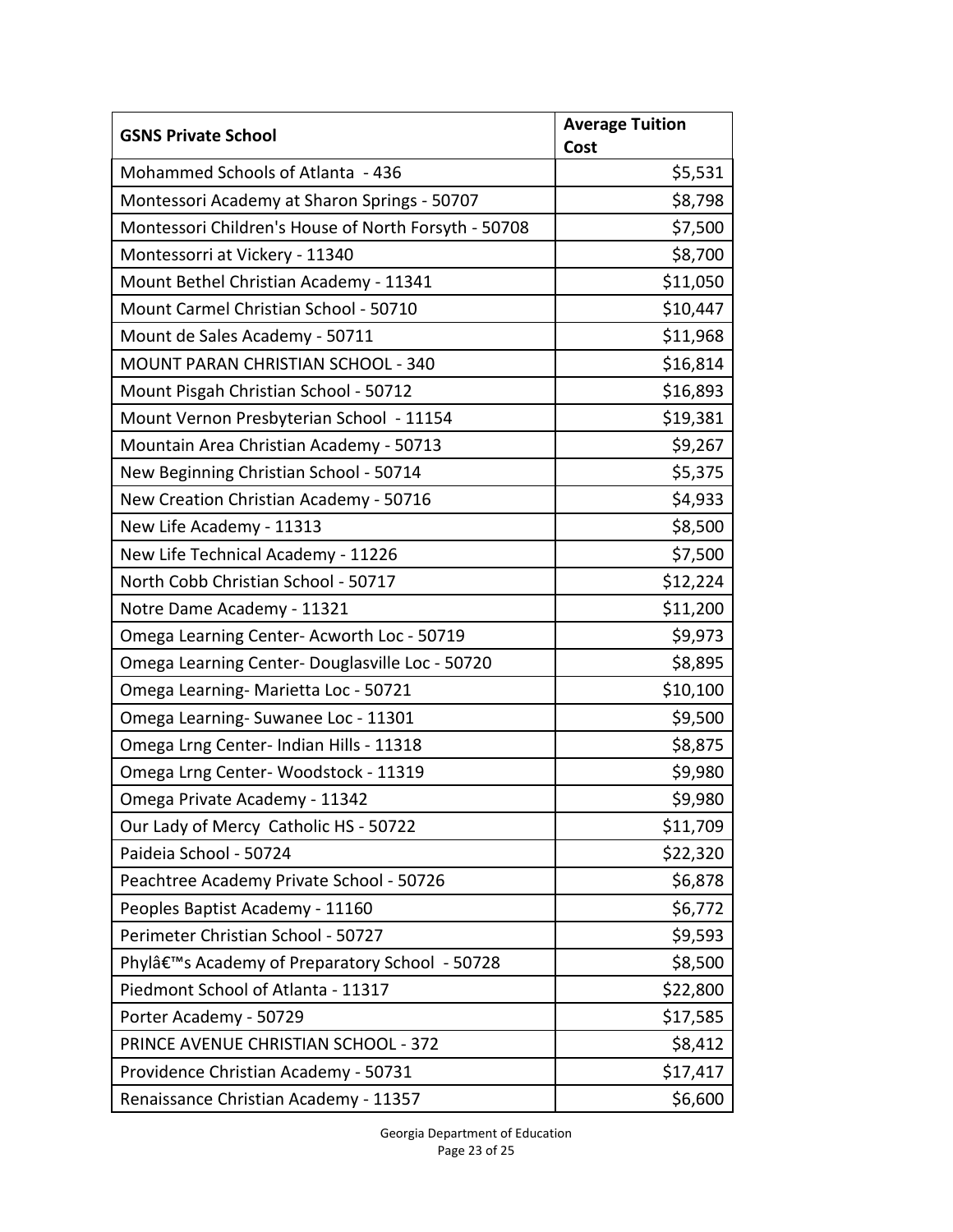| <b>GSNS Private School</b>                           | <b>Average Tuition</b> |
|------------------------------------------------------|------------------------|
|                                                      | Cost                   |
| Riverside Military Academy - 50732                   | \$29,043               |
| Robert Toombs Christian Academy - 11228              | \$5,139                |
| Sage School - 50734                                  | \$18,265               |
| Saint Andrew's School - 11303                        | \$10,458               |
| Saint Anne-Pacelli Catholic School - 11231           | \$6,933                |
| Saint Francis Cabrini Catholic School - 11304        | \$4,792                |
| Saint George's Episcopal School - 11305              | \$9,400                |
| Saint John Academy - 11320                           | \$6,731                |
| Saint Joseph Catholic School - 50736                 | \$6,498                |
| Saint Joseph's Catholic School - 11232               | \$7,403                |
| Saint Martin's Episcopal - 11306                     | \$18,650               |
| Schenck School - 50740                               | \$30,237               |
| Sherwood Christian Academy - 50741                   | \$9,430                |
| Shiloh Christian Academy - 11233                     | \$4,910                |
| Shiloh Hills Christian School - 50742                | \$7,194                |
| Shoal Creek Adventist School - 11363                 | \$4,200                |
| Skipstone Academy - 50743                            | \$5,483                |
| Sola Fide Lutheran School - 11234                    | \$5,033                |
| Solid Foundation - 50744                             | \$7,600                |
| Solid Rock Academy - 50745                           | \$9,164                |
| Sophia Academy - 50746                               | \$21,283               |
| Southside Christian School - 50748                   | \$5,298                |
| Southwest Atlanta Christian Academy - 50749          | \$9,450                |
| Sparks Christian Academy - 50750                     | \$8,054                |
| Special Needs School of Gwinnett - 50751             | \$10,997               |
| ST. FRANCIS DAY SCHOOL - 272                         | \$18,060               |
| ST. PAUL LUTHERAN SCHOOL - 923                       | \$6,897                |
| Stepping Stones Educational Therapy Ctr Inc. - 50752 | \$8,221                |
| Strong Rock Christian School - 11307                 | \$11,252               |
| Strong Wall Academy - 50754                          | \$8,300                |
| Summit Autism Center of Atlanta - 50755              | \$59,175               |
| Tattnall Square Academy - 50756                      | \$10,663               |
| The Bridge Academy - 11361                           | \$1,000                |
| The Bridge of Georgia School - 11362                 | \$8,008                |
| The Children's School - 11344                        | \$19,550               |